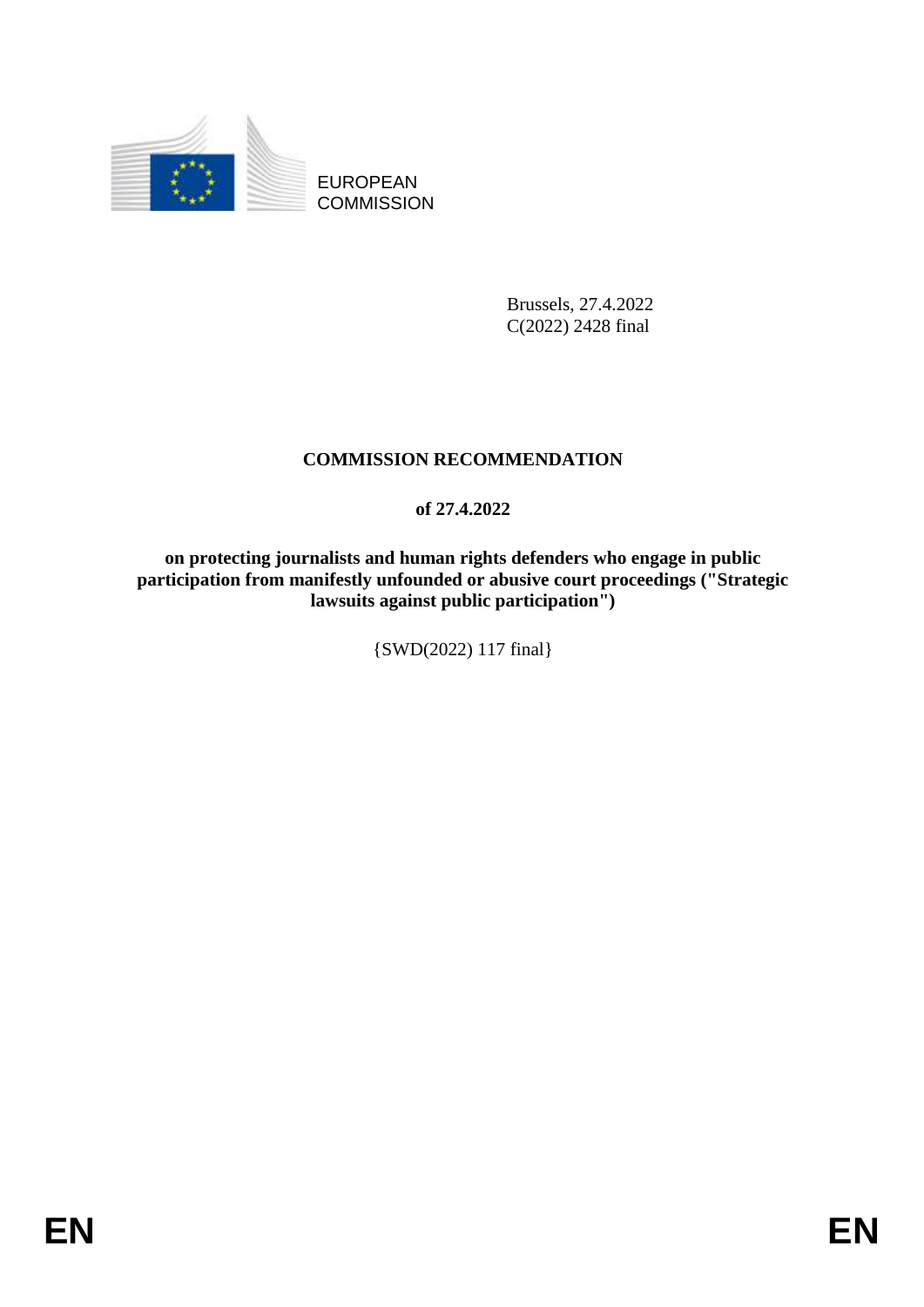### **COMMISSION RECOMMENDATION**

#### **of 27.4.2022**

#### **on protecting journalists and human rights defenders who engage in public participation from manifestly unfounded or abusive court proceedings ("Strategic lawsuits against public participation")**

#### THE EUROPEAN COMMISSION,

Having regard to the Treaty on the Functioning of the European Union, and in particular Article 292 thereof,

Whereas:

- (1) Article 2 of the Treaty on European Union states that the Union is founded on the values of respect for human dignity, freedom, democracy, equality, the rule of law and respect for human rights, including the rights of persons belonging to minorities.
- (2) Article 10(3) of the Treaty on European Union states that every Union citizen has the right to participate in the democratic life of the Union. The Charter of Fundamental Rights of the European Union (the 'Charter') provides, *inter alia*, for the rights to respect for private and family life (Article 7), the protection of personal data (Article 8), freedom of expression and information, which includes respect for the freedom and pluralism of the media (Article 11), and to an effective remedy and to a fair trial (Article 47).
- (3) The right to freedom of expression and information as set forth in Article 11 of the Charter includes the right to hold opinions and to receive and impart information and ideas without interference by public authority and regardless of frontiers. While it is not an absolute right, any limitations thereto must be provided for by law, respect the essence of the right and be made only if they are necessary and genuinely meet objectives of general interest recognised by the Union or the need to protect the rights and freedoms of others (Article 52(1) of the Charter).
- (4) In line with Article 52(3) of the Charter and with the Explanations relating to the Charter, Article 11 of the Charter should be given the meaning and scope of Article 10 on freedom of expression and information of the European Convention on Human Rights as interpreted by the European Court of Human Rights. Article 10 of the European Convention on Human Rights protects freedom of expression and information. Within the scope of application of the European Convention on Human Rights, any restriction must be prescribed by law, must be necessary in a democratic society, and be made in pursuit of the legitimate aims set out in Article 10(2) of the European Convention on Human Rights.
- (5) The European Convention of Human Rights also imposes a positive obligation on contracting states to safeguard the freedom and pluralism of the media and to create a favourable environment for participation in the public debate<sup>1</sup>. The case law of the

 $\overline{1}$ <sup>1</sup> See for instance European Court of Human Rights' judgement of 14 September 2010, *Dink v. Turkey* (applications no. 2668/07, 6102/08, 30079/08, 7072/09 and 7124/09), paragraph 137. See also on the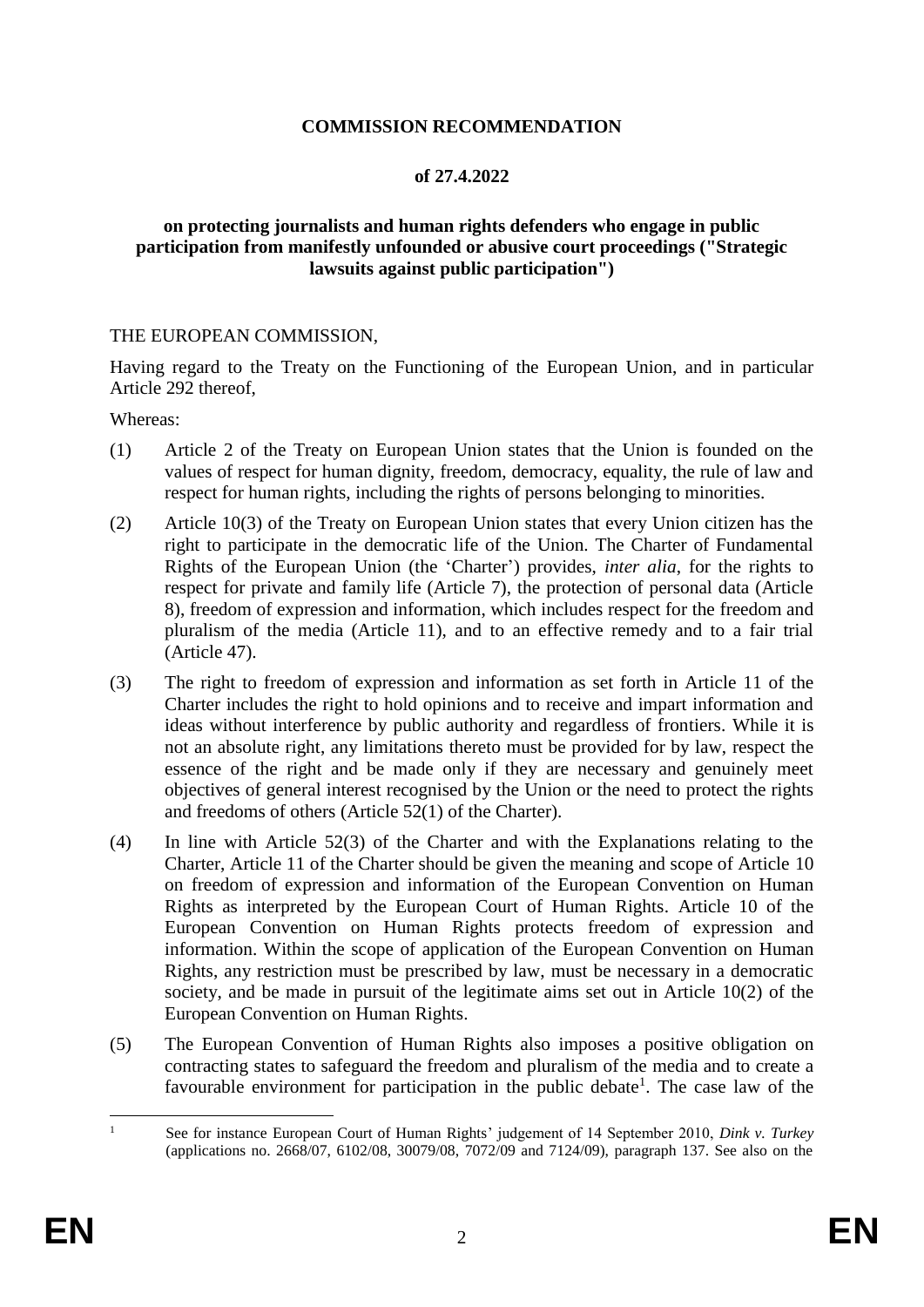European Court on Human Rights further specifies that the freedom of expression constitutes one of the essential foundations of a democratic society and is applicable not only to information or to ideas that are favourably received or regarded as inoffensive or as a matter of indifference, but also to those that offend, shock or disturb the state or any group in the population<sup>2</sup>. It has further clarified that 'in a democratic society even small and informal campaign groups (…) must be able to carry on their activities effectively' and that 'there exists a strong public interest in enabling such groups and individuals outside the mainstream to contribute to the public debate by disseminating information and ideas on matters of general public interest<sup>3</sup>.

- (6) Journalists play an important role in facilitating public debate and in the imparting and the reception of information, opinions and ideas<sup>4</sup>. It is essential that they are afforded the necessary space to contribute to an open, free and fair debate and to counter disinformation and other manipulative interference, including from actors from third countries. Journalists should be able to conduct their activities effectively to ensure that citizens have access to a plurality of views in European democracies.
- (7) Human rights defenders also play an important role in European democracies, especially in upholding fundamental rights, democratic values, social inclusion, environmental protection and the rule of law. They should be able to participate actively in public life and make their voices heard on policy matters and in decisionmaking processes without fear of intimidation. Human rights defenders refer to individuals or organisations engaged in defending fundamental rights and a variety of other rights, including environmental and climate rights, women's rights, LGBTIQ rights, the rights of the people with a minority racial or ethnic background, labour rights or religious freedoms.
- (8) A healthy and thriving democracy requires that people are able to participate actively in public debate. In order to secure meaningful participation, people should be able to access reliable information, which enables them to form their own opinions and exercise their own judgement in a public space in which different views can be expressed freely.
- (9) To foster this environment, it is important to protect journalists and human rights defenders from manifestly unfounded and abusive court proceedings against public

positive obligations under Article 10 of the European Convention on Human rights, the Report of the Research Division of the European Court of Human Rights', [https://www.echr.coe.int/documents/research\\_report\\_article\\_10\\_eng.pdfI](https://www.echr.coe.int/documents/research_report_article_10_eng.pdf)

 $\overline{a}$ 

<sup>2</sup> See European Court of Human Rights' judgement of 7 December 1976, *Handyside v. The United Kingdom* (application no. 5493/72), paragraph 49.

<sup>3</sup> See European Court of Human Rights' judgement on 15 February 2005, *Steel and Morris v. The United Kingdom* (application no. 68416/01), paragraph 89.

<sup>4</sup> Recommendation CM/Rec(2022)4 of the Committee of Ministers of the Council of Europe on promoting a favourable environment for quality journalism in the digital age provides that *"…quality journalism, which rests on the standards of professional ethics while taking different forms according to geographical, legal and societal contexts, pursues the dual goal of acting as a public watchdog in democratic societies and contributing to public awareness and enlightenment"* [https://search.coe.int/cm/pages/result\\_details.aspx?objectid=0900001680a5ddd0](https://search.coe.int/cm/pages/result_details.aspx?objectid=0900001680a5ddd0). Resolution 2213 (2018) on the status of journalists in Europe adopted by the Parliamentary Assembly of the Council of Europe refers as regards professional journalists to *"a mission to provide the public with information on general or specialist topics of interest as responsibly and as objectively as possible."*  [https://search.coe.int/cm/pages/result\\_details.aspx?objectid=0900001680a5ddd0.](https://search.coe.int/cm/pages/result_details.aspx?objectid=0900001680a5ddd0)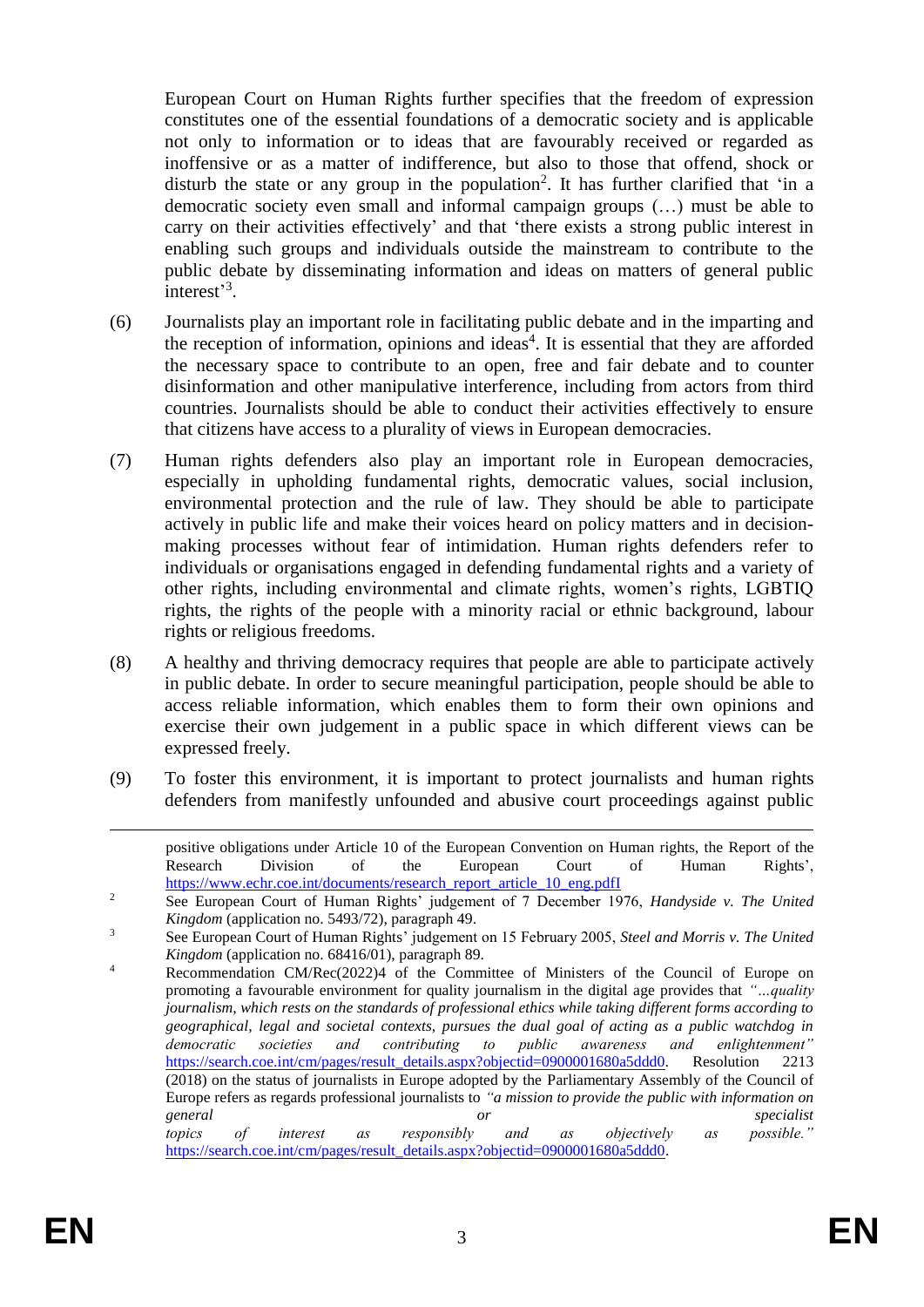participation (commonly known as 'SLAPPs'). These court proceedings are either manifestly unfounded or fully or partially unfounded proceedings which contain elements of abuse justifying the assumption that the main purpose of the court proceedings is to prevent, restrict or penalise public participation. Indications of such abuse are the disproportionate, excessive or unreasonable nature of the claim or part thereof, the existence of multiple claims asserted by the claimant in relation to similar matters, or intimidation, harassment or threats on the part of the claimant or their representatives prior to the initiation of manifestly unfounded or abusive court proceeding. These proceedings constitute an abuse of court proceedings and put unnecessary burdens on courts as their aim is not to access justice but to harass and silence defendants. Long proceedings create burdens on national court systems.

- (10) Manifestly unfounded and abusive court proceedings against public participation can take the form of a wide array of legal abuses, mainly in civil or criminal matters, but also in administrative law matters and may be based on various grounds.
- (11) Such court proceedings are often initiated by powerful individuals or entities (for example lobby groups, corporations and state organs) in an attempt to silence public debate. They often involve imbalance of power between the parties with the claimant having a more powerful position than the defendant for example financially or politically. Although not being an indispensable component of manifestly unfounded or abusive court proceedings, where present an imbalance of power significantly increases the harmful effects as well as the chilling effects of court proceedings against public participation.
- (12) Manifestly unfounded or abusive court proceedings against public participation may have an adverse impact on the credibility and reputation of journalists and human rights defenders in particular and exhaust their financial and other resources. They may have adverse psychological consequences for their targets and their family members. Manifestly unfounded or abusive court proceedings against public participation endanger journalists and human rights defenders' ability to conduct their activities. As a result of such proceedings, the publication of information on a matter of public interest may be delayed or altogether prevented. The existence of such proceedings may have more broadly a deterrent effect on the work of journalists and human rights defenders in particular, by contributing to self-censorship in anticipation of possible future court proceedings, leading to the impoverishment of the public debate to the detriment of society as a whole. The length of procedures, the financial pressure and the threat of criminal sanctions constitute powerful tools to intimidate and silence critical voices.
- (13) Those targeted by manifestly unfounded or abusive court proceedings against public participation often face multiple court proceedings simultaneously and in several jurisdictions. Court proceedings initiated in the jurisdiction of one Member State against a person resident in another Member State are usually more complex and costly for the defendant. Claimants in manifestly unfounded or abusive court proceedings against public participation may also use procedural tools to drive up the length and cost of the litigation, and bring cases in a jurisdiction they perceive to be favourable for their case, rather than to the court best placed to hear the claim.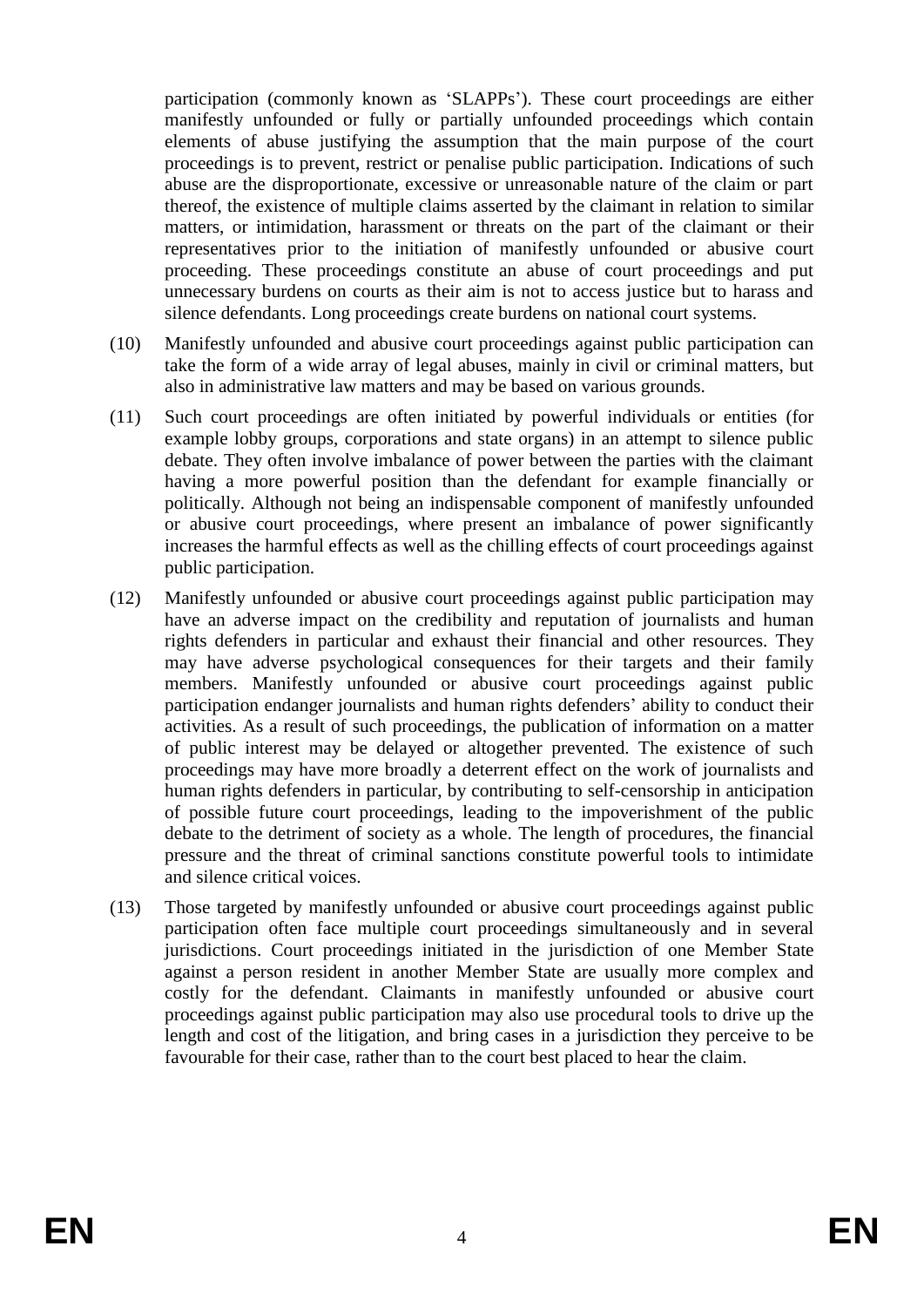- (14) The use of manifestly unfounded or abusive court proceedings against public participation is on the rise in the European Union. According to recent studies<sup>5</sup>, such proceedings are increasingly used across Member States.
- (15) The European Parliament, in its Resolution of 25 November  $2020^6$ , condemned the use of SLAPPs to silence or intimidate investigative journalists and media outlets and create a climate of fear around their reporting of certain topics, calling on the Commission to present a proposal to prevent them. In its Resolution<sup>7</sup> of 11 November 2021 on Strengthening democracy and media freedom and pluralism in the EU: the undue use of actions under civil and criminal law to silence journalists, Non-Governmental Organisations (NGOs) and civil society, the European Parliament highlighted again the prevalence of the phenomenon and the need for effective safeguards for its victims across the Union.
- (16) The Council of Europe's Platform to Promote the Protection of Journalism and Safety of Journalists<sup>8</sup> also reports an increasing number of alerts of serious threats to the safety of journalists and media freedom in Europe, including multiple cases of judicial intimidation. The 2021 annual Report of the partner associations to the Council of Europe Platform to Promote the Protection of Journalism and Safety of Journalists underlines the notable increase of SLAPP-related alerts reported in 2020 over the previous year, both in numbers of alerts and jurisdictions of Council of Europe member states concerned<sup>9</sup>. In its Recommendation on the protection of journalism and safety of journalists and other media actors<sup>10</sup> of 13 April 2016, the Council of Europe recommended its member states to take the necessary legislative and/or other measures to prevent the frivolous, vexatious or malicious use of the law and legal process to intimidate and silence journalists and other media actors.

<sup>1</sup> <sup>5</sup> Academic network on European citizenship rights, Ad hoc request – SLAPP in the EU context, 29 May 2020: [https://ec.europa.eu/info/sites/default/files/ad-hoc-literature-review-analysis-key-elements](https://ec.europa.eu/info/sites/default/files/ad-hoc-literature-review-analysis-key-elements-slapp_en.pdf)[slapp\\_en.pdf,](https://ec.europa.eu/info/sites/default/files/ad-hoc-literature-review-analysis-key-elements-slapp_en.pdf) p.4 and Academic network on European citizenship rights, Strategic Lawsuits Against Public Participation (SLAPP) in the European Union: A comparative study, 30 June 2021 [https://ec.europa.eu/info/files/strategic-lawsuits-against-public-participation-slapp-european-union](https://ec.europa.eu/info/files/strategic-lawsuits-against-public-participation-slapp-european-union-comparative-study_en)[comparative-study\\_en.](https://ec.europa.eu/info/files/strategic-lawsuits-against-public-participation-slapp-european-union-comparative-study_en)

<sup>&</sup>lt;sup>6</sup> P9\_TA(2020)0320. In this Resolution, the Parliament also reiterated the terms of its Resolution of 28 March 2019 (P8\_TA(2019)0328).

 $\frac{P9 \text{ TA}(2021)0451}{8}$ .

<sup>8</sup> Since 2015, the Platform of the Council of Europe has facilitated the compilation and dissemination of information on serious concerns about media freedom and safety of journalists in Council of Europe member states. Contributing Partner organisations – invited international NGOs and associations of journalists – issue alerts on media freedom violations and publish annual reports on the situation of media freedom and safety of journalists in Europe. The Council of Europe member states are expected to act and address the issues and inform the Platform on the actions taken in response to the alerts. The low response rate of Council of Europe member states, which are also EU Member States, shows a need for further action. [https://www.coe.int/en/web/media-freedom.](https://www.coe.int/en/web/media-freedom)

<sup>9</sup> In 2021, 282 alerts were published on the [Platform to promote the protection of journalism and safety of](https://fom.coe.int/accueil)  [journalists \(coe.int\),](https://fom.coe.int/accueil) amongst these, several concerned cases of judicial intimidation, i.e. opportunistic, arbitrary or vexatious use of legislation, including defamation, anti-terrorism, national security, hooliganism or anti-extremism laws. The 2021 Annual Report by the partner organisations to the Council of Europe Platform to Promote the Protection of Journalism and Safety of Journalists noted an increase in 2020 over the previous year, both in numbers of alerts and jurisdictions of Council of Europe member states concerned - [1680a2440e \(coe.int\).](https://rm.coe.int/final-version-annual-report-2021-en-wanted-real-action-for-media-freed/1680a2440e)

<sup>&</sup>lt;sup>10</sup> Recommendation CM/Rec(2016)4 of the Committee of Ministers to member States on the protection of iournalism and safety of journalists and other media actors. journalism and safety of journalists and other media actors, [https://search.coe.int/cm/Pages/result\\_details.aspx?ObjectId=09000016806415d9#\\_ftn1.](https://search.coe.int/cm/Pages/result_details.aspx?ObjectId=09000016806415d9#_ftn1)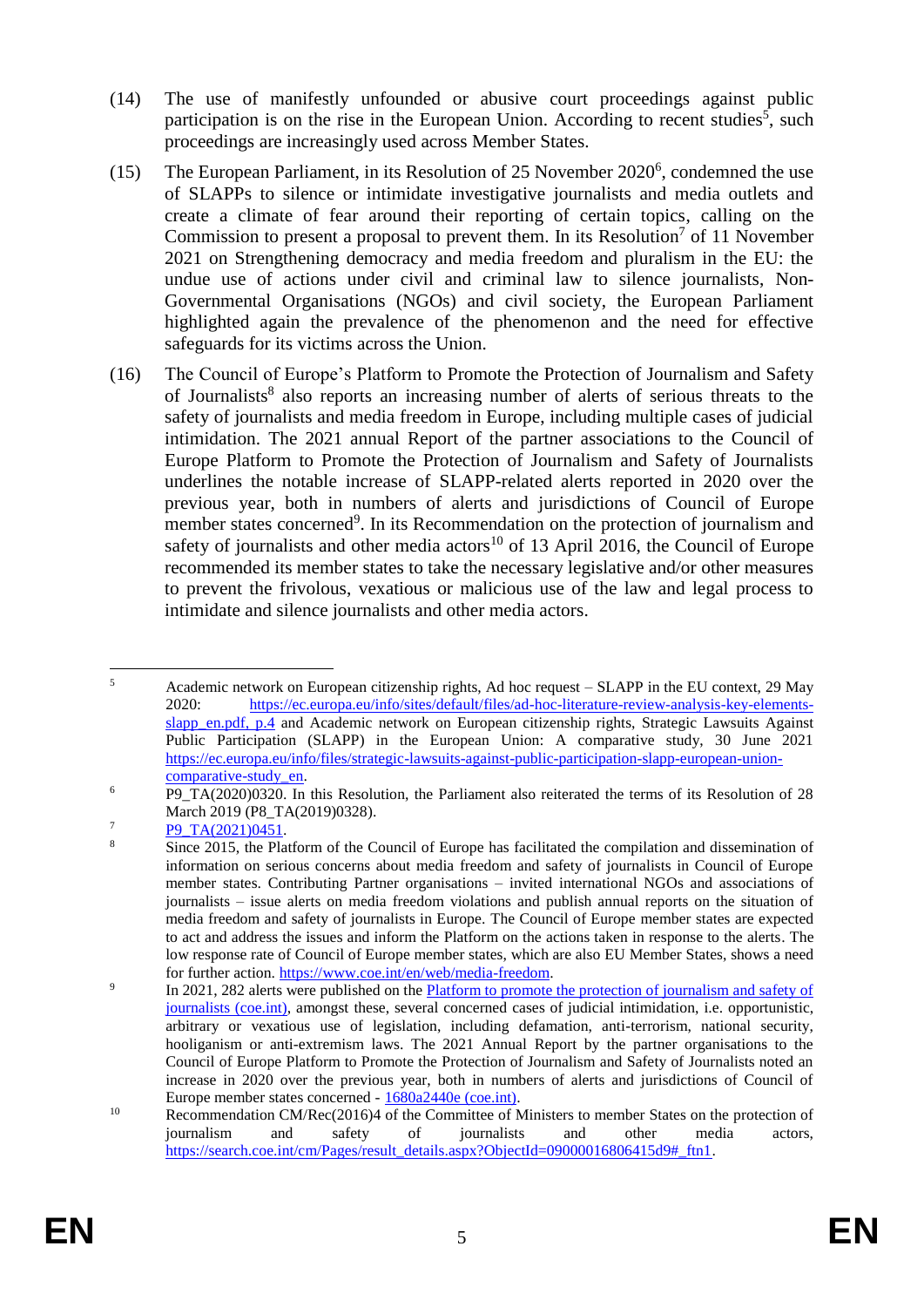- (17) The Commission's  $2020^{11}$  and  $2021^{12}$  Rule of Law Reports underline that in a number of Member States, journalists and others involved in protecting the public interest increasingly face threats and attacks in relation to their publications and their work, in various forms including the deployment of SLAPPs.
- (18) A stark example of the use of court proceedings against public participation in the Union is that of the journalist Daphne Caruana Galizia who, at the time of her assassination, was facing over 40 civil and criminal libel and defamation court proceedings related to her investigate work.
- (19) The European Democracy Action Plan<sup>13</sup> presented by the Commission on 3 December 2020 underlines the fundamental role of free and pluralistic media in democracies as well as the importance of civil society. It highlights among others the important role that independent and pluralistic media play in enabling citizens to make informed decisions, as well as in the fight against information manipulation and interference in the information space, including disinformation. In that context, the Commission already adopted Recommendation (EU) 2021/1534 on ensuring the protection, safety and empowerment of journalists and other media professionals in the European Union<sup>14</sup>. That Recommendation aims to ensure safer working conditions for all media professionals, free from fear and intimidation, whether online or offline. In view of the increasing threat posed by manifestly unfounded or abusive court proceedings against public participation to media freedom and public participation, the Union should develop a coherent and effective approach to counter such proceedings. This Recommendation complements Recommendation (EU) 2021/1534 by providing specific recommendations on manifestly unfounded or abusive court proceedings against public participation. It goes beyond the protection of journalists and other media professionals and includes human rights defenders in its scope. This Recommendation should address the specific threat posed by manifestly unfounded or abusive court proceedings against public participation and by doing so, support the proper functioning of the checks and balances in a healthy democracy. It should provide guidance for Member States to take effective, appropriate and proportionate measures to address such proceedings and to ensure in this context in particular the protection of journalists and human rights defenders. The recommended measures should include raising awareness and developing expertise, in particular among legal professionals and the targets of manifestly unfounded or abusive court proceedings against public participation, to ensure that support is available for those targeted by such proceedings and to support enhanced monitoring.
- (20) In order to provide for efficient protection against manifestly unfounded or abusive court proceedings against public participation and prevent the phenomenon from taking root in the Union, Member States should ensure that their respective legal

 $\overline{11}$ <sup>11</sup> COM/2020/580 final - Communication from the Commission to the European Parliament, the Council, the European economic and social Committee and Committee of Regions 2020 Rule of law report – The rule of law situation in the European Union. - [https://eur-lex.europa.eu/legal](https://eur-lex.europa.eu/legal-content/EN/TXT/?qid=1602583951529&uri=CELEX%3A52020DC0580)[content/EN/TXT/?qid=1602583951529&uri=CELEX%3A52020DC0580.](https://eur-lex.europa.eu/legal-content/EN/TXT/?qid=1602583951529&uri=CELEX%3A52020DC0580)

<sup>&</sup>lt;sup>12</sup> COM/2021/700/final Communication from the Commission to the European Parliament, the Council, the European economic and social Committee and Committee of Regions 2021 Rule of law report – The rule of law situation in the European Union. [https://eur-lex.europa.eu/legal](https://eur-lex.europa.eu/legal-content/EN/TXT/?qid=1634551652872&uri=CELEX%3A52021DC0700)[content/EN/TXT/?qid=1634551652872&uri=CELEX%3A52021DC0700.](https://eur-lex.europa.eu/legal-content/EN/TXT/?qid=1634551652872&uri=CELEX%3A52021DC0700)

 $13$  COM(2020) 790 final.

<sup>14</sup> Commission Recommendation (EU) 2021/1534 of 16 September 2021 (OJ L 331, 20.9.2021, p. 8)C(2021) 6650 final.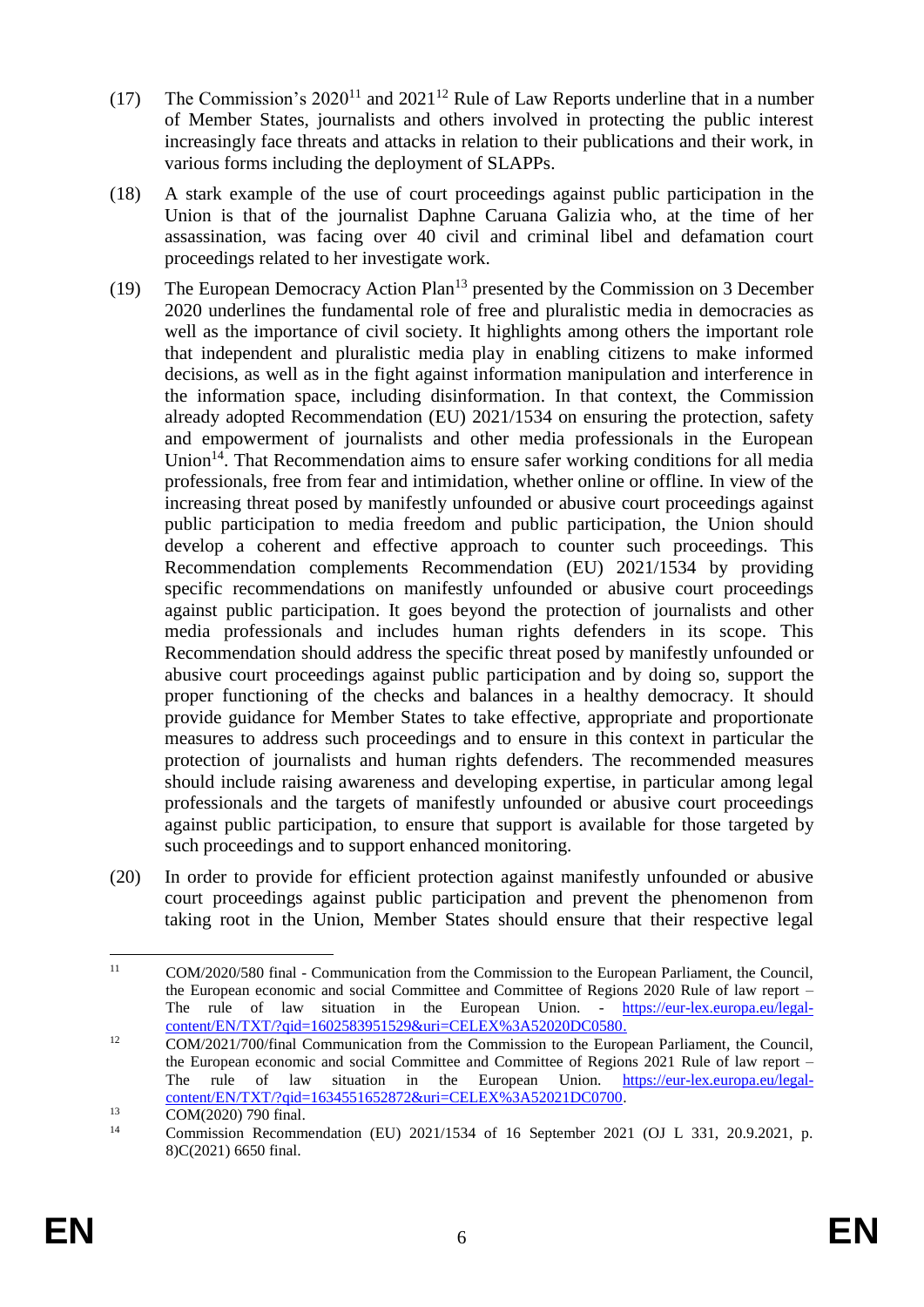frameworks governing civil, criminal, commercial and administrative proceedings, provide for the necessary safeguards to address such court proceedings, in full respect of democratic values and fundamental rights, including the right to a fair trial and the right to freedom of expression. To provide consistent and efficient protection against manifestly unfounded court proceedings against public participation, Member States should aim to ensure that an early dismissal is available. They should also aim to provide other remedies against abusive court proceedings, namely the award of costs so that a claimant who has brought abusive court proceedings against public participation can be ordered to bear all the costs of the proceedings, the compensation of damages for any natural or legal person who has suffered harm as a result of abusive court proceedings against public participation, and the possibility to impose effective, proportionate and dissuasive penalties on the party who brought abusive court proceedings against public participation. The main objective of giving courts the possibility to impose penalties is to deter potential claimants from initiating abusive court proceedings against public participation. Such penalties should be proportionate to the elements of abuse identified. When establishing amounts for penalties, courts could take into account the potential for a harmful or chilling effect of the proceedings on public participation, including as related to the nature of the claim, whether the claimant has initiated multiple or concerted proceedings in similar matters and the existence of attempts to intimidate, harass or threat the defendant.

- (21) Member States should aim to include in their national laws similar safeguards for domestic cases as those included in Union instruments that seek to address manifestly unfounded and abusive court proceedings against public participation for civil matters with cross-border implications. This would provide a consistent and efficient protection against such court proceedings and would contribute to prevent the phenomenon from growing roots in the Union.
- (22) Member States should specifically review their legal frameworks applicable to defamation to ensure that existing concepts and definitions cannot be used by plaintiffs against journalists or human rights defenders in the context of manifestly unfounded or abusive court proceedings against public participation.
- (23) In order to prevent a chilling effect on the public debate, Member States should ensure that penalties against defamation are not excessive and disproportionate. They should pay particular attention to the Council of Europe's guidelines and recommendations<sup>15</sup> addressing the legal framework for defamation, in particular criminal law. In this context, Member States are encouraged to remove prison sentences for defamation from their legal framework. The Parliamentary Assembly of the Council of Europe in its Resolution 1577  $(2007)^{16}$  has called on its member states, which still provide for prison sentences for defamation, even if they are not actually imposed, to abolish them

 $15$ <sup>15</sup> See, *inter alia* PACE's Resolution 1577 Towards decriminalisation of defamation (2007) [https://assembly.coe.int/nw/xml/XRef/Xref-XML2HTML-en.asp?fileid=17588&lang=en,](https://assembly.coe.int/nw/xml/XRef/Xref-XML2HTML-en.asp?fileid=17588&lang=en) PACE's Recommendation Towards decriminalisation of defamation 1814 (2007) [https://assembly.coe.int/nw/xml/XRef/Xref-XML2HTML-en.asp?fileid=17587&lang=en,](https://assembly.coe.int/nw/xml/XRef/Xref-XML2HTML-en.asp?fileid=17587&lang=en) the Secretariat General of the Council of Europe's study on Freedom of expression and defamation. A study of the case-law of the European Court of Human Rights (2012) [https://rm.coe.int/study-on-the](https://rm.coe.int/study-on-the-alignment-of-laws-and-practices-concerning-alignment-of-l/16804915c5)[alignment-of-laws-and-practices-concerning-alignment-of-l/16804915c5,](https://rm.coe.int/study-on-the-alignment-of-laws-and-practices-concerning-alignment-of-l/16804915c5) and most recently the Council of Europe's study of the case law of the European Court of Human Rights (2016) [https://rm.coe.int/CoERMPublicCommonSearchServices/DisplayDCTMContent?documentId=0900001](https://rm.coe.int/CoERMPublicCommonSearchServices/DisplayDCTMContent?documentId=09000016806ac95b) [6806ac95b.](https://rm.coe.int/CoERMPublicCommonSearchServices/DisplayDCTMContent?documentId=09000016806ac95b)

<sup>16</sup> [https://assembly.coe.int/nw/xml/XRef/Xref-XML2HTML-en.asp?fileid=17588&lang=en.](https://assembly.coe.int/nw/xml/XRef/Xref-XML2HTML-en.asp?fileid=17588&lang=en)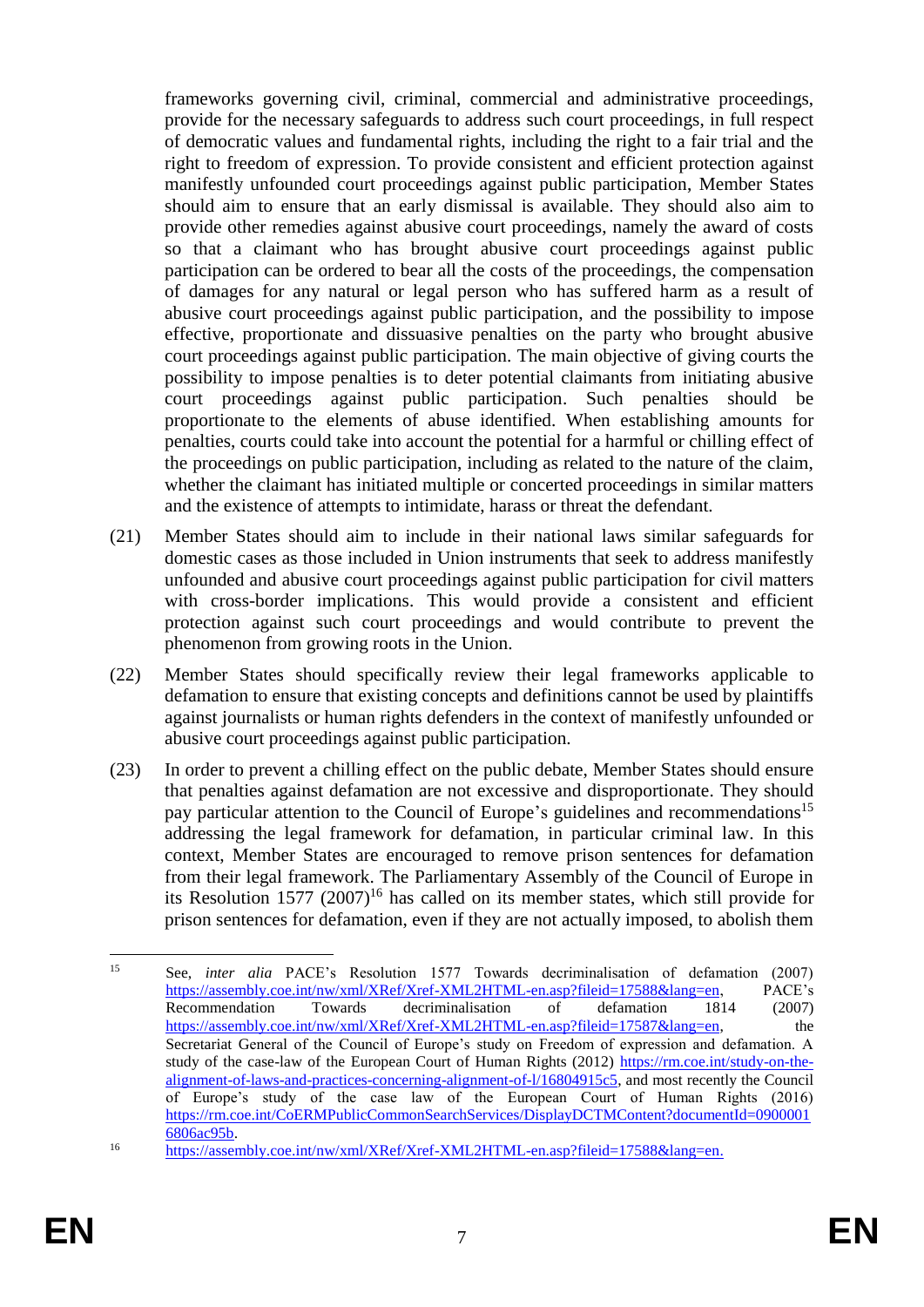without delay. Member States are also encouraged to favour the use of administrative or civil law to deal with defamation cases, provided that such provisions have a less punitive effect than those of criminal  $law<sup>17</sup>$ .

- (24) Dealing with defamation cases from a criminal law angle should only be used as a last resort and responses through administrative or civil law should be favoured instead, in line with guidance from international organisations. The United Nations' Human Rights Committee<sup>18</sup> and the Organization for Security and Co-operation in Europe<sup>19</sup> have recommended the removal of defamation from criminal law statutes. Similarly, the Council of Europe has expressed reservations in this context<sup>20</sup>.
- (25) The right to the protection of personal data is further concretised in Regulation (EU)  $2016/679$  of the European Parliament and of the Council<sup>21</sup>. The right to the protection of personal data is not an absolute right. Article 85 of the GDPR provides that Member States shall by law reconcile the right to the protection of personal data with the right to freedom of expression and information, including processing for journalistic purposes and the purposes of academic, artistic or literary expression.
- (26) Member States should encourage self-regulatory bodies and associations of legal professionals to align, where necessary, their deontological standards, including codes of conduct, with this Recommendation. Member States should also ensure, as relevant, that the deontological standards which seek to discourage or prohibit legal professionals from engaging in conduct which might constitute an abuse of process or an abuse of their other professional responsibilities towards the integrity of the legal process, and their corresponding disciplinary sanctions, cover manifestly unfounded or abusive court proceedings against public participation. This should be accompanied by appropriate awareness raising and training activities in order to increase knowledge and efficacy of existing deontological standards that are relevant to manifestly unfounded or abusive court proceedings against public participation.
- (27) Legal professionals are key actors in manifestly unfounded or abusive court proceedings against public participation, either by representing litigants, prosecuting individuals or adjudicating disputes. Therefore, it is crucial that they have the necessary knowledge and skills to do so. Member States should support and offer training opportunities to these legal professionals. Training could substantively contribute to building their knowledge and capacity in how to detect manifestly unfounded or abusive court proceedings against public participation, including those

 $17$ See also United Nations' Human Rights Committee's General comment No. 34 Article 19: Freedoms of opinion and expression of 12 September 2011, <https://www2.ohchr.org/english/bodies/hrc/docs/gc34.pdf> and the Organization for Security and Cooperation in Europe's Office of the Representative on Freedom of the Media's Special report legal harassment and abuse of the judicial system against the media, 23 November 2021, [https://www.osce.org/files/f/documents/c/f/505075\\_0.pdf](https://www.osce.org/files/f/documents/c/f/505075_0.pdf)

<sup>&</sup>lt;sup>18</sup> United Nations' Human Rights Committee, General comment No. 34 Article 19: Freedoms of opinion and expression of 12 September 2011[, https://www2.ohchr.org/english/bodies/hrc/docs/gc34.pdf.](https://www2.ohchr.org/english/bodies/hrc/docs/gc34.pdf)

<sup>&</sup>lt;sup>19</sup> Organization for Security and Co-operation in Europe's Office of the Representative on Freedom of the Media, Special report legal harassment and abuse of the judicial system against the media, 23 November 2021, https://www.osce.org/files/f/documents/c/f/505075\_0.pdf.

<sup>&</sup>lt;sup>20</sup> Recommendation [CM/Rec\(2016\)4](https://search.coe.int/cm/Pages/result_details.aspx?ObjectId=09000016806415d9#_ftn1) of the Committee of Ministers to member States on the protection of journalism and safety of journalists and other media actors, see paragraph 6.

<sup>&</sup>lt;sup>21</sup> Regulation (EU) 2016/679 of the European Parliament and of the Council of 27 April 2016 on the protection of natural persons with regard to the processing of personal data and on the free movement of such data, and repealing Directive 95/46/EC (General Data Protection Regulation) (OJ L 119, 4.5.2016, p. 1).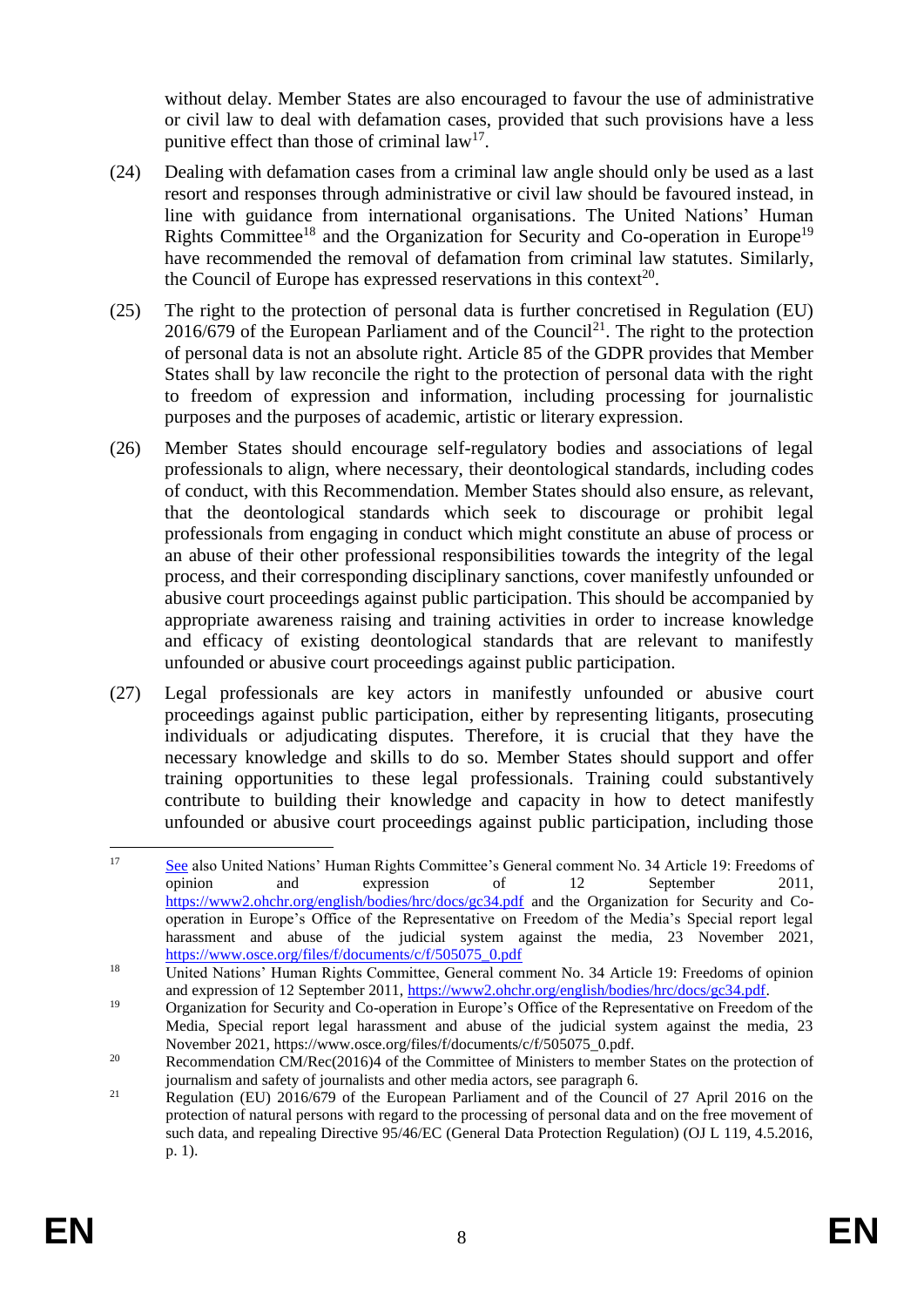with a third-country element, and react appropriately. Such training should address the judiciary and the judicial staff at all court levels including judges, prosecutors, court and prosecutors' office staff, as well as any other justice professionals associated with the judiciary or otherwise participating in the administration of justice, irrespective of the definition in national law, legal status or internal organisation, at the regional and local levels, where manifestly unfounded or abusive court proceedings against public participation may appear in the first instance. Such training should also address other legal professionals such as qualified lawyers. Developing local training capacity can contribute to the long-term sustainability of the training.

- (28) Extending such training to journalists, press council members, media professionals and human rights defenders would help them to recognise when they are confronted with such court proceedings and provide them with critical legal skills to reduce their risks of being exposed to manifestly unfounded or abusive court proceedings against public participation or equip them with better knowledge to better address it. It could also enable them to engage in robust reporting on SLAPPs. Training for journalists should also refer to the ethical standards and guidelines set out by national press or media councils. To contribute to overall capacity building and strengthen the institutional response to manifestly unfounded or abusive court proceedings against public participation, such training could also involve data protection authorities, National Human Rights Institutions, ombudsman institutions and media state regulatory bodies.
- (29) Providers of legal training and associations of legal professionals are very well positioned to impart training on manifestly unfounded or abusive court proceedings against public participation, as well as to determine the objectives of such training and to assess the most suitable training methodology. Training delivered by legal professionals to other legal professionals allows all to learn as a group, to better share experiences and to foster mutual trust. Exchanges of relevant practices at the European level should be encouraged, including with the support of the Commission, with the involvement of the European Judicial Training Network (EJTN). Involvement of legal practitioner's and their professional associations, from preparing needs analyses to the evaluation of results, is of paramount importance to ensuring the effectiveness and sustainability of training activities.
- (30) Training should address freedom of expression and information and other fundamental rights, under the EU Charter of Fundamental rights of the European Union and the European Convention on Human rights and national law and include practical guidance on how to apply relevant case-law, restrictions to and articulation between fundamental rights, including freedom of expression, procedural safeguards as well as other relevant provisions under national law. Due account should be taken of Council of Europe's handbook for legal practitioners on protecting the right to freedom of expression under the ECHR<sup>22</sup>.
- (31) Training should, among other things, address the protection of personal data which may be used to initiate manifestly unfounded or abusive court proceedings against public participation. It should also address information manipulation and interference, including disinformation.
- (32) Training should consider the national legal framework and context. Combining these with the guidance developed by the Council of Europe, testimonials from targets of

 $\overline{22}$ <sup>22</sup> Council of Europe's handbook for legal practitioners on protecting the right to freedom of expression under the ECHR (2017)[, https://rm.coe.int/handbook-freedom-of-expression-eng/1680732814.](https://rm.coe.int/handbook-freedom-of-expression-eng/1680732814)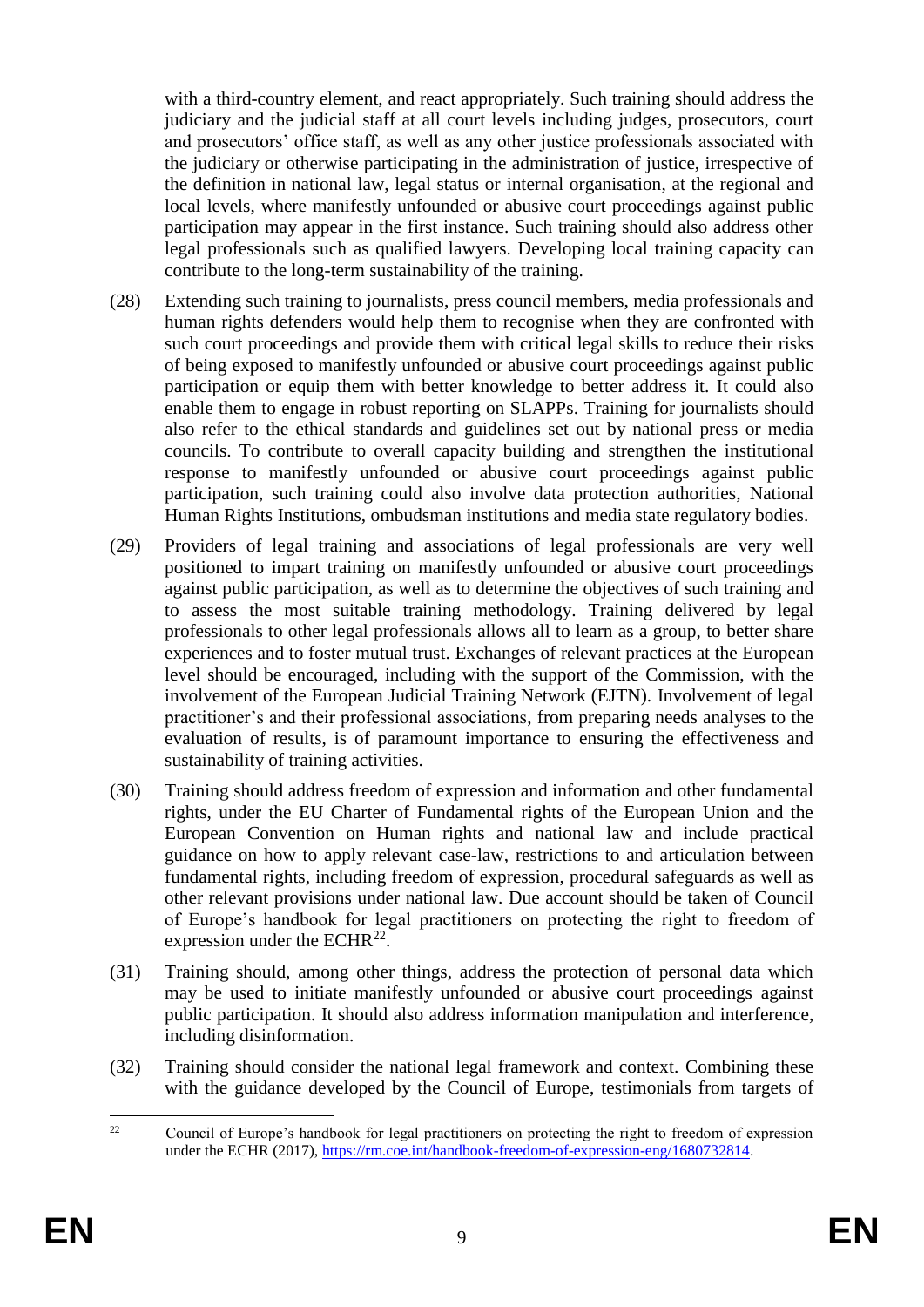manifestly unfounded or abusive court proceedings against public participation and best practices from other Member States in a structured and coherent manner could contribute to the successful learning objectives associated with training on manifestly unfounded or abusive court proceedings. Training may also be used to foster exchange of best practices between Member States.

- (33) To reach a wider audience and to foster support, training on manifestly unfounded or abusive court proceedings against public participation should also make best use of new technologies, including online training. Access to e-resources, up-to-date material, and stand-alone learning tools on relevant legislation and guidance would complement the benefits of such training activities.
- (34) In order to foster synergies with similar initiatives on the training of legal professionals, training modules on manifestly unfounded or abusive court proceedings on public participation could be included in training on related topics, such as freedom of expression and legal ethics. The use of existing materials and training practices such as those promoted on the European e-Justice Portal, the UNESCO Global Toolkit for<br>Indicial Actors<sup>23</sup> and the Council of Europe's Judicial  $\text{Actors}^{23}$  and the Council of Europe's HELP (Human Rights Education for Legal Professionals)<sup>24</sup> online courses should be encouraged.
- (35) Including manifestly unfounded or abusive court proceedings against public participation in the law and journalism curricula would help equip legal professionals and journalists with better knowledge to recognise such proceedings and equip them with specific knowledge to respond accordingly, and support the development of expertise and professional competencies among lecturers. Such knowledge could be provided by higher education institutions in complementary courses or seminars during the final years of a degree programme, for instance to law students of law and journalism.
- (36) Member States should support awareness raising campaigns on manifestly unfounded or abusive court proceedings against public participation organised among others by national entities, including National Human Rights Institutions and civil society organisations.
- (37) Communication activities on manifestly unfounded or abusive court proceedings against public participation could take the form of publications, messages, public meetings, conferences, workshops and webinars.
- (38) The targets of manifestly unfounded or abusive court proceedings against public participation often have difficulties finding information on available support resources. To facilitate the identification of entities or bodies able to provide assistance on manifestly unfounded or abusive court proceedings and to ensure the effectiveness of support against such proceedings, information should be collected and made available at a single point, be free of charge and easily accessible. To that end, each Member State should establish one national focal point that gathers and shares information on available resources.
- (39) An underlying goal of awareness raising activities on manifestly unfounded or abusive court proceedings against public participation should be to promote awareness of the

 $23$ <sup>23</sup> Global toolkit for judicial actors: international legal standards on freedom of expression, access to information and safety of journalists (2021) [https://unesdoc.unesco.org/ark:/48223/pf0000378755.](https://unesdoc.unesco.org/ark:/48223/pf0000378755)  $24$  https://www.coe.int/en/web/help/home.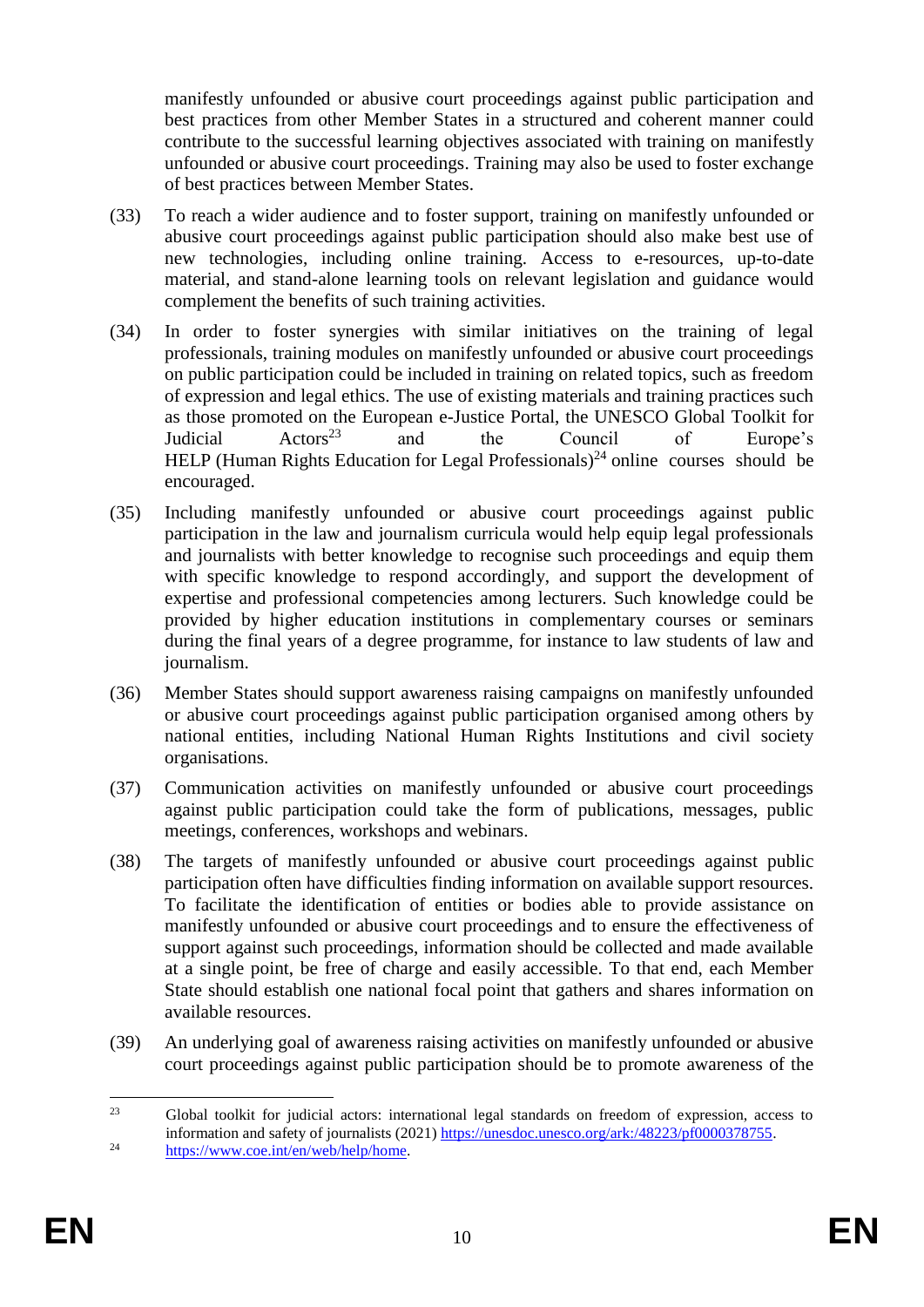importance of a public space that enables democratic participation and allows citizens to have access to a plurality of views and reliable information, free from bias.

- (40) Awareness raising campaigns should be coordinated with national focal points and other competent authorities to ensure their effectiveness. They should also seek synergies with awareness raising campaigns on compatible topics such as those focusing on fostering of open, free and fair debate and the protection of the right to freedom of expression and should be integrated with awareness raising activities that promote active civic participation, pluralism of views and access to reliable information. They should also seek synergies, as relevant, with resilience building on media, information literacy, journalistic standards and fact-checking in the context of measures addressing disinformation, information manipulation, and interference including from abroad. The target audience could include *inter alia* specific groups, such as media professionals, legal professionals and members of civil society organisations, communication professionals, academics, think tanks, politicians, civil servants, public authorities and private corporations.
- (41) Member States should aim to ensure, by any means they consider appropriate, the availability of information on the procedural safeguards and other safeguards under their national legal frameworks, including information on the entities or bodies which can be contacted to provide assistance against manifestly unfounded or abusive court proceedings against public participation.
- (42) Such support resources may include law firms that defend *pro bono* the targets of manifestly unfounded or abusive court proceedings against public participation, the legal clinics of universities which provide such support, organisations that register and report on SLAPPs, and organisations that provide financial and other assistance to the targets of manifestly unfounded or abusive court proceedings.
- (43) The targets of manifestly unfounded or abusive court proceedings against public participation need to be adequately equipped to face such proceedings. It is therefore necessary to develop capacities in Member States in order to provide support to those targeted by such proceedings. Member States should offer funding and promote funding available at Union level to organisations that provide guidance and support for targets of manifestly unfounded or abusive court proceedings.
- (44) A more systematic monitoring of manifestly unfounded or abusive court proceedings against public participation is necessary to better tackle the phenomenon. Data collected should include sufficient information for authorities and other relevant stakeholders to quantify and better understand it including in view of providing the necessary support to targets. Member States should entrust, taking into account their institutional arrangements on judicial statistics<sup>25</sup>, one or more authorities with collecting and aggregating data on manifestly unfounded or abusive court proceedings against public participation initiated in national courts. These authorities may collect the data from several stakeholders. To ease the collection of data, the authorities entrusted to collect data may establish contact points so that judicial authorities, professional organisations, non-governmental organisations, human rights defenders, journalists and other stakeholders can share data on manifestly unfounded or abusive court proceedings. Member States should entrust one of these authorities with

<sup>25</sup> <sup>25</sup> See the Guidelines on judicial statistics of the European Commission for the efficiency of justice (CEPEJ) at its 12th plenary meeting (Strasbourg,  $10 - 11$  December 2008) - CEPEJ-GT-EVAL [\(coe.int\).](https://rm.coe.int/1680747678)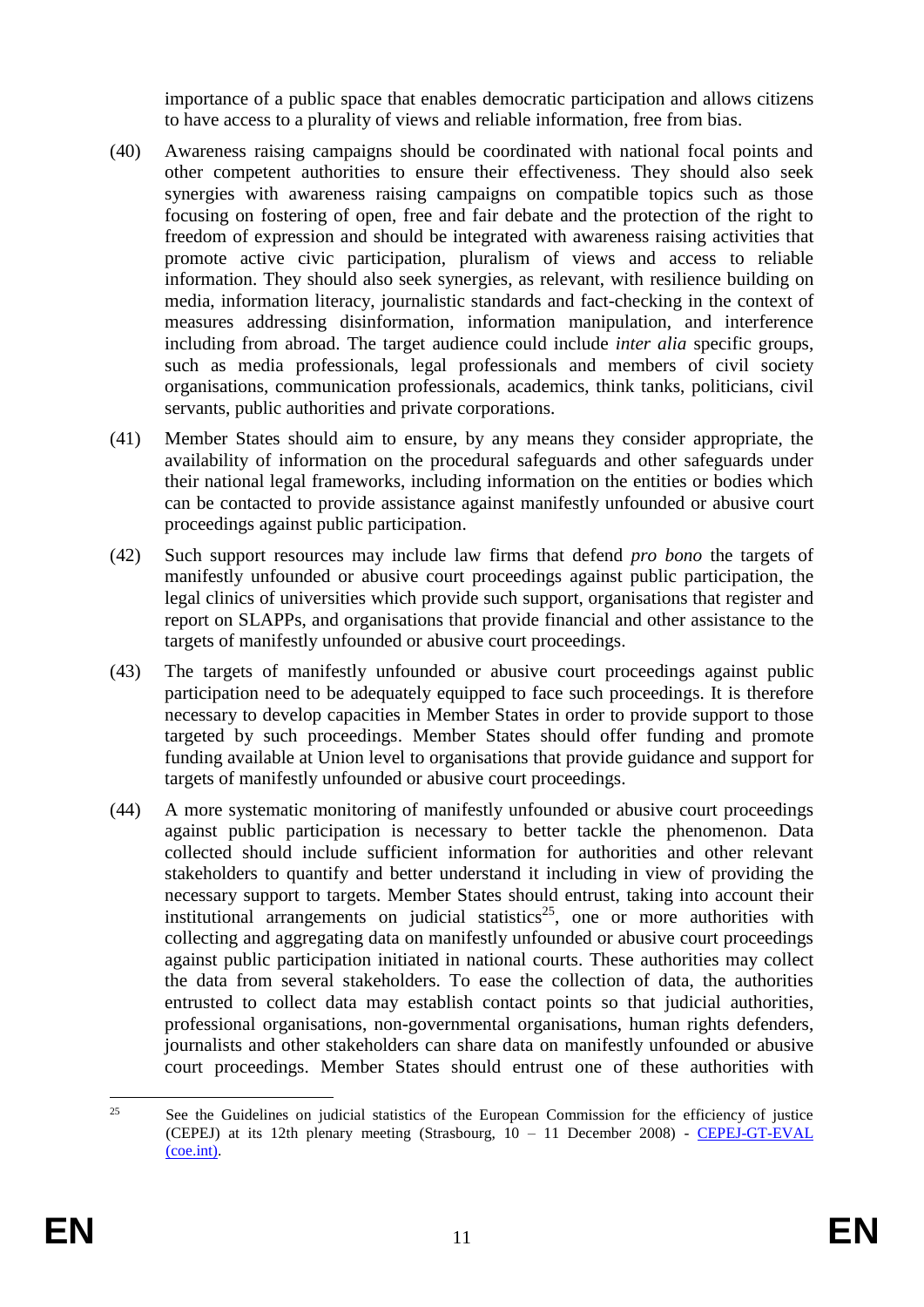coordinating the information and reporting the aggregated data collected at national level to the Commission on a yearly basis starting by the end of 2023. Member States should ensure the accountability of the data collected. For this purpose, they should ensure that the data collection process follows professional standards and that the authorities entrusted with data collection and statistics enjoy sufficient autonomy. Data protection requirements should be complied with.

- (45) When entrusting authorities with data collection and reporting, Member States could consider establishing synergies with relevant instruments in the area of the rule of law and the protection of fundamental rights. National Human Rights Institutions, where established, may play an important role as well as other entities such as ombudspersons' offices, equality bodies, or competent authorities such as those designated under the Directive (EU) 2019/1937 of the European Parliament and of the Council<sup>26</sup> may also be relevant. National focal points providing an overview of support resources and the entities or authorities entrusted to collect and report data could be situated in the same organisation, taking into account the requirements and criteria described in this Recommendation.
- (46) The authorities entrusted to collect data should publish information on manifestly unfounded or abusive court proceedings against public participation, in accessible formats on their websites, and, as relevant via other appropriate tools. When doing so, they should ensure that fundamental rights including the right to privacy and to the protection of personal data of those individuals involved in manifestly unfounded or abusive court proceedings against public participation are fully respected.
- (47) To delineate the duration of proceedings concerning manifestly unfounded or abusive court proceedings, precise information on the events, acts or actions that started and closed such proceedings and the dates on which they occurred should be collected whenever possible. The collected data should also include, as relevant, information about the background of a case, for example, where there have been repetitive preceding court proceedings against the same defendant or by the same plaintiff.
- (48) As necessary, the EU expert group against SLAPP established by the Commission<sup>27</sup> could support the development across Member States of comparable criteria that can be easily applied by the authorities entrusted to collect and report data on manifestly unfounded or abusive court proceedings against public participation.
- (49) The EU expert group against SLAPP supports the exchange and dissemination of practice and knowledge among practitioners on SLAPP related issues. It could provide among others technical assistance to authorities in setting up focal points, developing training material and organising legal assistance.
- (50) The Citizens, Equality, Rights and Values (CERV) Programme, established by Regulation (EU)  $2021/692$  of the European Parliament and of the Council<sup>28</sup>, aims to protect and promote the rights and values enshrined in the Treaties and the Charter. In order to sustain and further develop democratic societies based on the rule of law, the

<sup>&</sup>lt;u>.</u> <sup>26</sup> Directive (EU) 2019/1937 of the European Parliament and of the Council of 23 October 2019 on the protection of persons who report breaches of Union law (OJ L 305, 26.11.2019, p. 17).

<sup>&</sup>lt;sup>27</sup> [Register of Commission expert groups and other similar entities \(europa.eu\)](https://ec.europa.eu/transparency/expert-groups-register/screen/expert-groups/consult?do=groupDetail.groupDetail&groupID=3746)<br><sup>28</sup> Regulation (EU) 2021/602 of the Europa.eu Development and of the Council of

<sup>28</sup> Regulation (EU) 2021/692 of the European Parliament and of the Council of 28 April 2021 establishing the Citizens, Equality, Rights and Values Programme and repealing Regulation (EU) No 1381/2013 of the European Parliament and of the Council and Council Regulation (EU) No 390/2014 (OJ L 156, 5.5.2021, p. 1).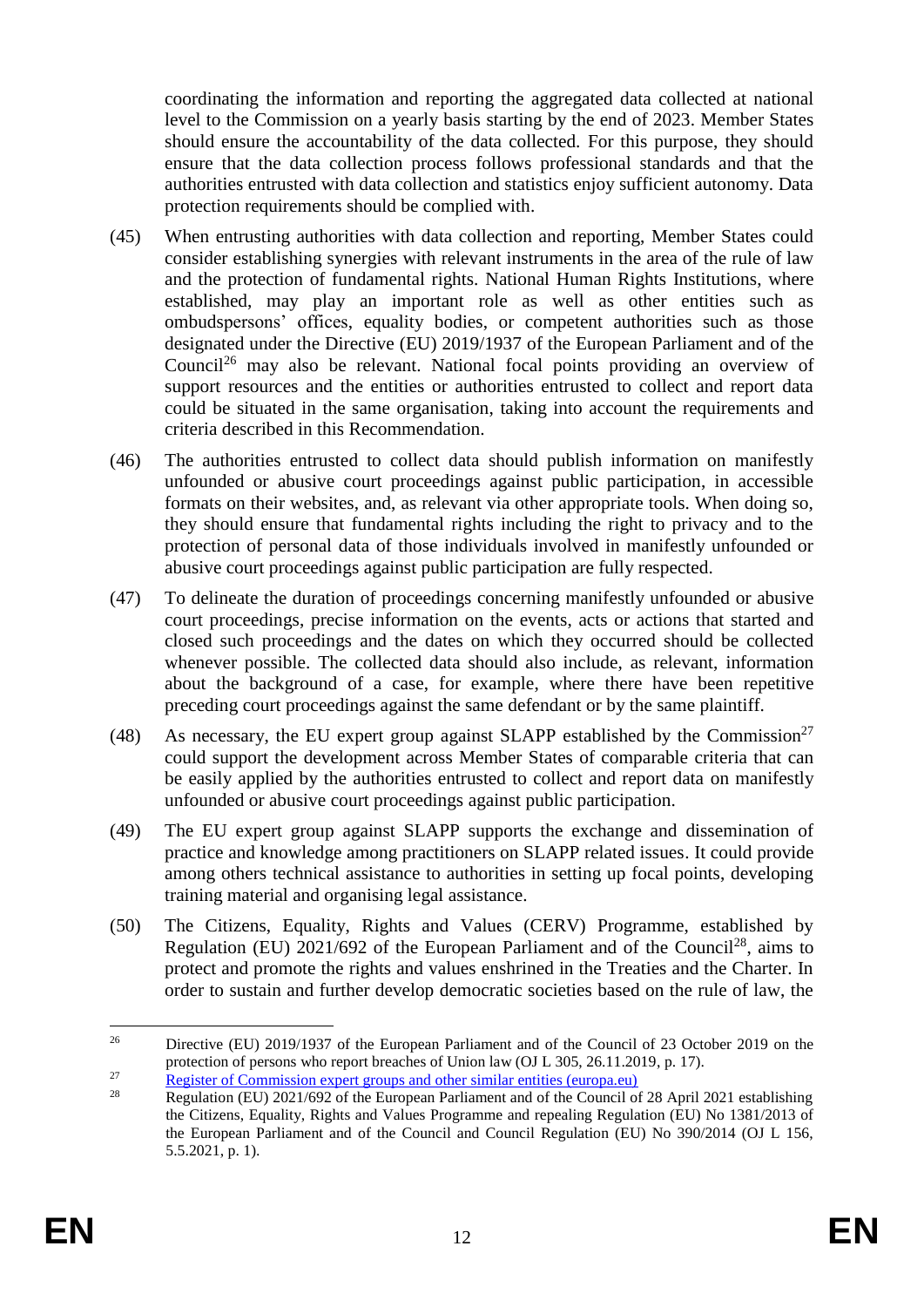CERV programme provides *inter alia* for the possibility to fund activities linked to capacity building and awareness on the Charter including on freedom of expression. The Justice Programme, established by Regulation (EU) 2021/692 <sup>29</sup> provides *inter alia* for the possibility to fund activities linked to judicial training, with a view to fostering a common legal and judicial culture based on the rule of law, and to support and promote the consistent and effective implementation of Union legal instruments that are relevant in the context of the Programme.

#### HAS ADOPTED THIS RECOMMENDATION:

### *SUBJECT MATTER*

1. This Recommendation sets out guidance for Member States to take effective, appropriate and proportionate measures to address manifestly unfounded or abusive court proceedings against public participation and protect in particular journalists and human rights defenders against such proceedings, in full respect of democratic values and fundamental rights.

### *APPLICABLE FRAMEWORKS*

- 2. As a general rule, Member States should ensure that their applicable legal frameworks provide for the necessary safeguards to address manifestly unfounded or abusive court proceedings against public participation in full respect of democratic values and fundamental rights, including the right to a fair trial and the right to freedom of expression.
- 3. Member States should aim to ensure that procedural safeguards to grant an early dismissal of manifestly unfounded court proceedings against public participation are available. They should also aim to provide other remedies against abusive court proceedings against public participation, namely the award of costs meaning that a claimant who has initiated abusive court proceedings against public participation can be ordered to bear all the costs of the proceedings, the compensation of damages for any natural or legal person who has suffered harm as a result of abusive court proceedings against public participation, and the possibility to impose effective, proportionate and dissuasive penalties on the party who initiated abusive court proceedings against public participation.
- 4. Member States should aim to include in their national laws similar safeguards for domestic cases as those included in Union instruments that seek to address manifestly unfounded and abusive cases against public participation for civil matters with cross-border implications.
- 5. Member States should ensure that their rules applicable to defamation do not have an unjustified impact on the freedom of expression, on the existence of an open, free and plural media environment, and on public participation.
- 6. Member States should ensure that their rules applicable to defamation are sufficiently clear, including their concepts, to reduce the risk that they are misused or abused.

<sup>29</sup> <sup>29</sup> Regulation (EU) 2021/692 of the European Parliament and of the Council, aims to contribute to develop a European area of justice and to strengthen democracy, the rule of law and the protection of fundamental rights.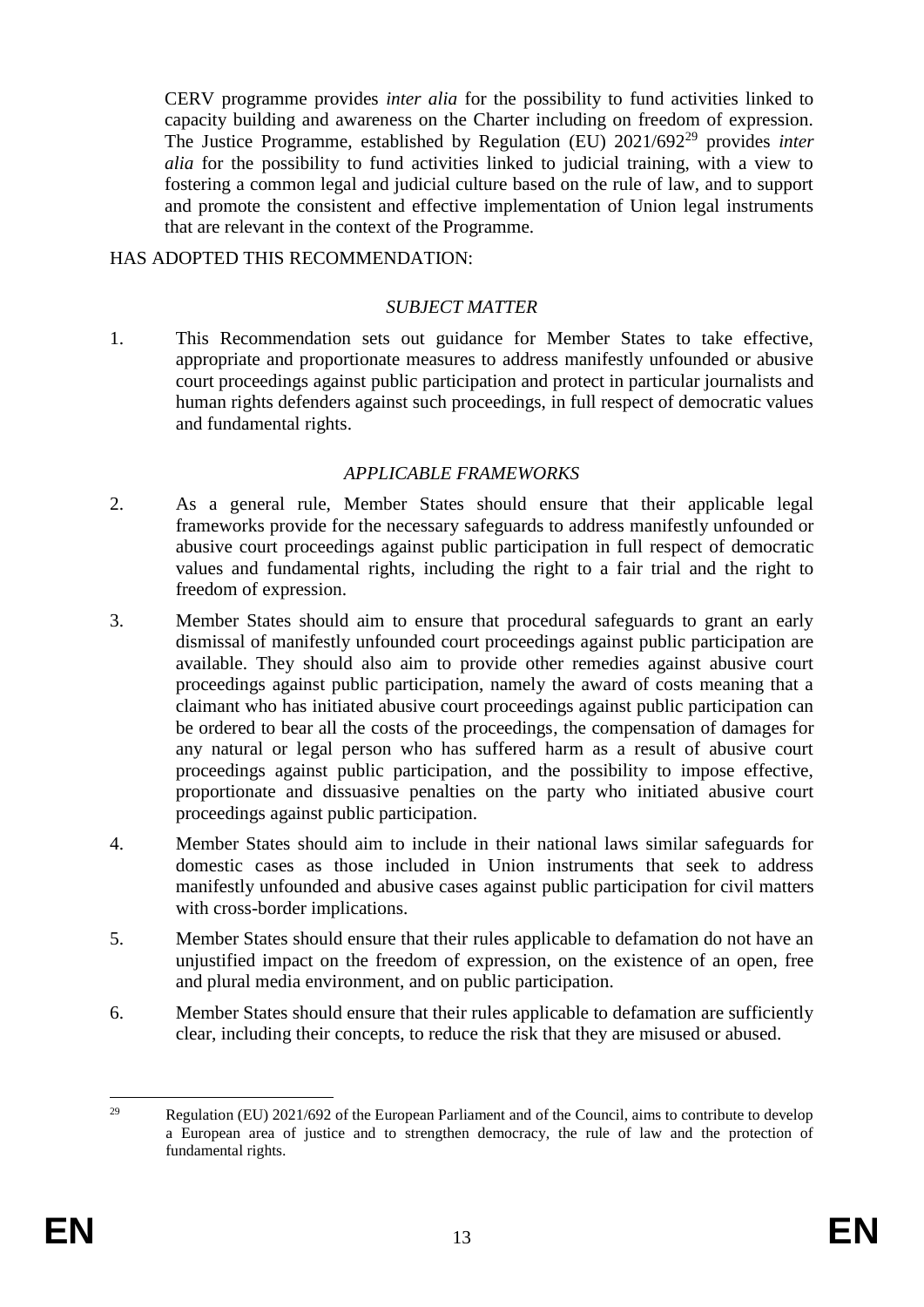- 7. Member States should also ensure that penalties against defamation are not excessive and disproportionate. Member States should take utmost account of the Council of Europe's guidelines and recommendations<sup>30</sup> addressing the legal framework for defamation, and in particular criminal law. In this context, Member States are encouraged to remove prison sentences for defamation from their legal framework. Member States are encouraged to favour the use of administrative or civil law to deal with defamation cases<sup>31</sup>, provided that such provisions have a less punitive effect than those of criminal law.
- 8. Member States should strive for an adequate articulation in their legislation between the right to the protection of personal data and the right to freedom of expression and information to reconcile those two rights, as required by Article 85(2) of the Regulation (EU) 2016/679.
- 9. Member States should take appropriate measures to ensure that the deontological rules that govern the conduct of legal professionals and the disciplinary sanctions for violation of those rules consider and include appropriate measures to discourage manifestly unfounded or abusive court proceedings against public participation. Member States should encourage self-regulatory bodies and associations of legal professionals to align their deontological standards, including their codes of conduct, with this recommendation. Appropriate awareness raising and training is also recommended.

## *TRAINING*

- 10. Member States should support training opportunities on manifestly unfounded or abusive court proceedings against public participation for legal professionals such as judiciary and judicial staff at all court levels, qualified lawyers as well as for potential targets of such court proceedings. The focus of trainings should lie on building expertise to detect such proceedings and react appropriately.
- 11. Member States should encourage associations of legal professionals and legal training providers to offer training on how to deal with manifestly unfounded or abusive court proceedings against public participation. The Commission will encourage European level training providers like the European Judicial Training Network to provide such training. Legal practitioners and their professional

 $30<sup>2</sup>$ <sup>30</sup> See, *inter alia* PACE's Resolution 1577 Towards decriminalisation of defamation (2007) [https://assembly.coe.int/nw/xml/XRef/Xref-XML2HTML-en.asp?fileid=17588&lang=en,](https://assembly.coe.int/nw/xml/XRef/Xref-XML2HTML-en.asp?fileid=17588&lang=en) PACE's Recommendation Towards decriminalisation of defamation 1814 (2007) [https://assembly.coe.int/nw/xml/XRef/Xref-XML2HTML-en.asp?fileid=17587&lang=en,](https://assembly.coe.int/nw/xml/XRef/Xref-XML2HTML-en.asp?fileid=17587&lang=en) the Secretariat General of the Council of Europe's study on Freedom of expression and defamation. A study of the case-law of the European Court of Human Rights (2012) [https://rm.coe.int/study-on-the](https://rm.coe.int/study-on-the-alignment-of-laws-and-practices-concerning-alignment-of-l/16804915c5)[alignment-of-laws-and-practices-concerning-alignment-of-l/16804915c5,](https://rm.coe.int/study-on-the-alignment-of-laws-and-practices-concerning-alignment-of-l/16804915c5) and most recently the Council of Europe's study of the case law of the European Court of Human Rights (2016) [https://rm.coe.int/CoERMPublicCommonSearchServices/DisplayDCTMContent?documentId=0900001](https://rm.coe.int/CoERMPublicCommonSearchServices/DisplayDCTMContent?documentId=09000016806ac95b) [6806ac95b.](https://rm.coe.int/CoERMPublicCommonSearchServices/DisplayDCTMContent?documentId=09000016806ac95b)

<sup>&</sup>lt;sup>31</sup> Beyond the Council of Europe (see previous footnote), there is a growing international demand to decriminalise defamation. See United Nations' Human Rights Committee's General comment No. 34 Article 19: Freedoms of opinion and expression of 12 September 2011, <https://www2.ohchr.org/english/bodies/hrc/docs/gc34.pdf> and the Organization for Security and Cooperation in Europe's Office of the Representative on Freedom of the Media's Special report legal harassment and abuse of the judicial system against the media, 23 November 2021, [https://www.osce.org/files/f/documents/c/f/505075\\_0.pdf](https://www.osce.org/files/f/documents/c/f/505075_0.pdf)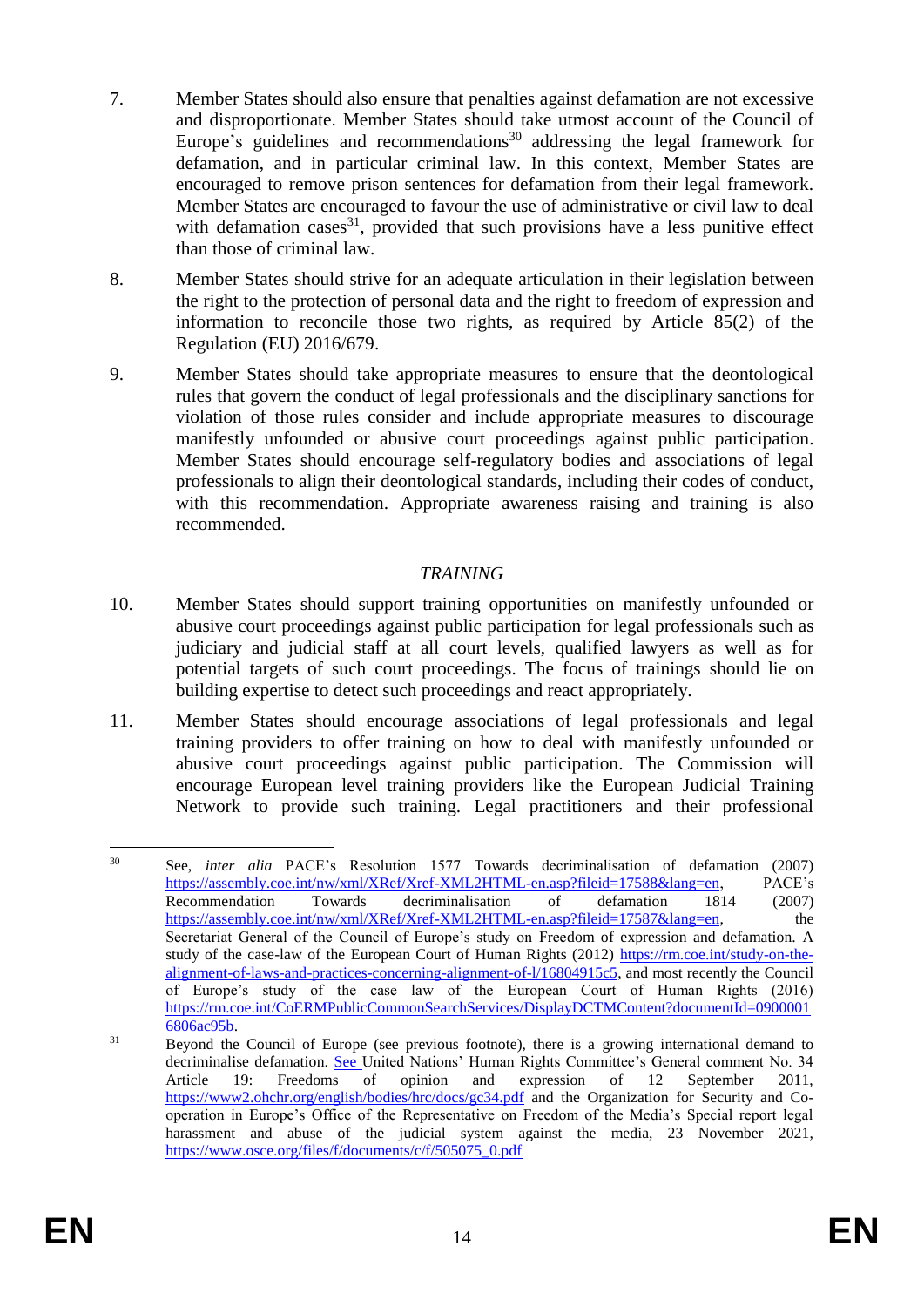associations should be involved in the development, organisation, conduct and evaluation of the training.

- 12. Training should cover the relevant aspects of the EU Charter of Fundamental Rights of the European Union and the European Convention on Human Rights. It should include practical guidance on how to apply Union law, national case law, the case law of the Court of Justice of the European Union and the case law of the European Court of Human Right, on ascertaining that restrictions to the exercise of the freedom of expression meet the requirements provided for, respectively, by Article 52 of the Charter and by Article 10(2) of the European Convention on Human Rights as well as on the articulation of freedom of expression and information, and with other fundamental rights.
- 13. Training should also cover the procedural safeguards against manifestly unfounded or abusive court proceedings against public participation, where available, as well as jurisdiction and relevant applicable law in fundamental rights, criminal, administrative, civil and commercial matters.
- 14. Training activities should also address the obligation for Member States, under Regulation (EU) 2016/679, to reconcile, by law, the protection of personal data with the right to freedom of expression and information. They should cover rules adopted by Member States to this end and the specific exemptions or derogations to Regulation (EU) 2016/679 applicable to data processing carried out for journalistic purposes or the purpose of academic, artistic or literary expression<sup>32</sup>. Due account should be taken of the elements mentioned in the Annex to this Recommendation.
- 15. Member States should consider embedding such training in training on freedom of expression and legal ethics.
- 16. Training for journalists, other media professionals and human rights defenders should strengthen their capacity to deal with manifestly unfounded or abusive court proceedings against public participation. It should focus on recognising manifestly unfounded or abusive court proceedings against public participation, how to manage being targeted by such court proceedings and inform them of their rights and obligations in order for them to be able to take the necessary steps to protect themselves against such proceedings. Training for journalists should also include the ethical standards and guidelines set out by national press or media councils.
- 17. Member States could encourage higher education institutions to include knowledge on how to identify manifestly unfounded or abusive court proceedings against public participation in their curricula, especially for law and journalism degrees.
- 18. Training could include testimonials from the targets of manifestly unfounded or abusive court proceedings against public participation. Training could also, making best use of the knowledge developed within the framework of the EU expert group against SLAPP, foster the exchange of experience among Member States.

## *AWARENESS RAISING*

19. Member States are encouraged to support initiatives, including those of National Human Rights Institutions and civil society organisations, aimed at raising awareness and organising information campaigns on manifestly unfounded or abusive court

 $32$ <sup>32</sup> For more information on the transposition of Article 85 GDPR into national law, see the SWD, p. 26.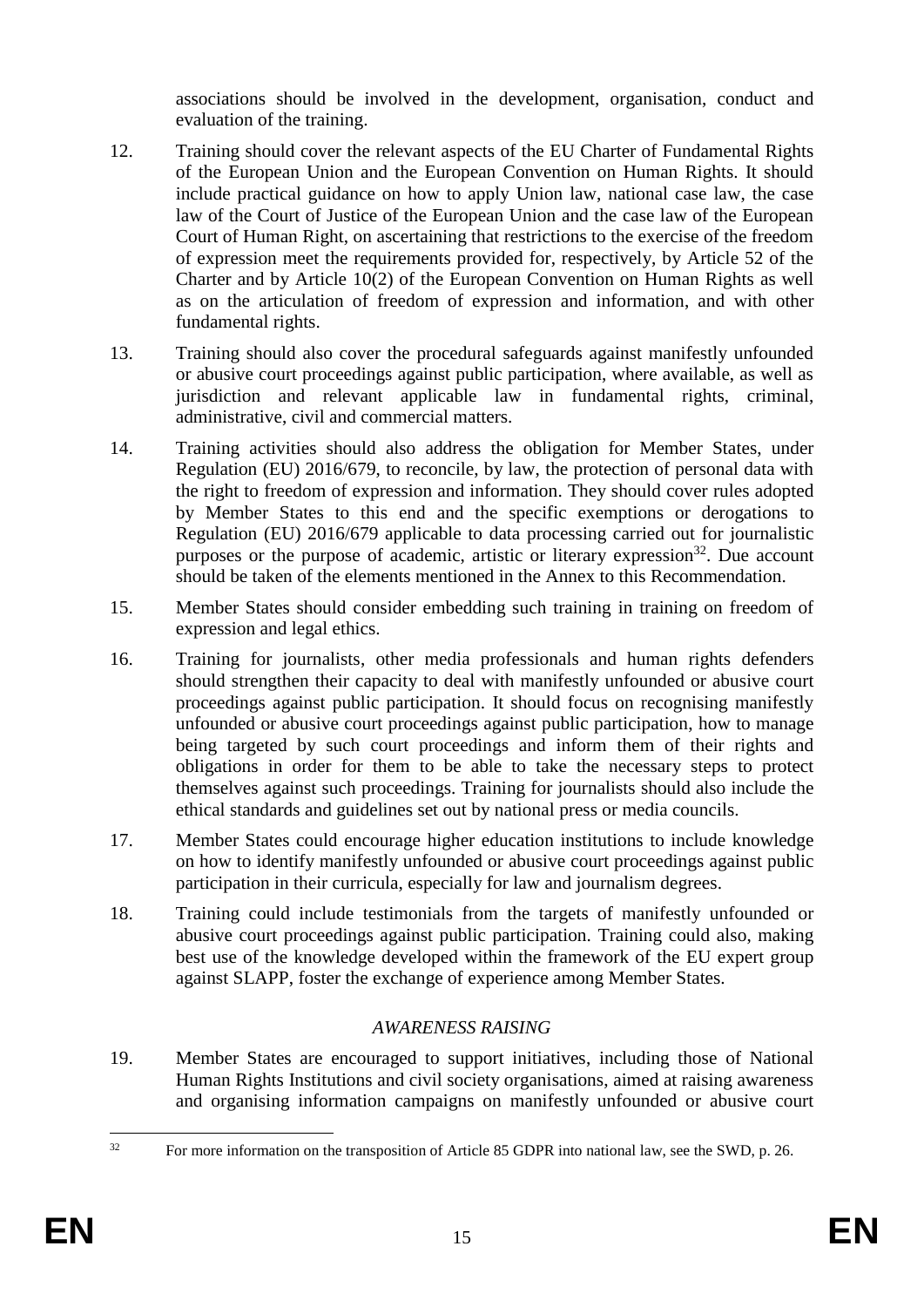proceedings against public participation. Particular emphasis should be placed on addressing potential targets of such proceedings.

- 20. Awareness raising activities should aim to explain the issue of manifestly unfounded or abusive court proceedings against public participation in a simple and accessible way so that such proceedings are easily recognised.
- 21. Awareness raising activities should provide information on existing support structures, including reference to national focal points that gather and share information on available resources. Awareness raising efforts should also provide a clear overview of legal lines of defence available under national frameworks in case of manifestly unfounded or abusive court proceeding against public participation and how they could be used effectively.
- 22. Awareness raising campaigns combating negative attitudes, stereotypes and prejudices could also address manifestly unfounded or abusive court proceedings against public participation.
- 23. Promoting better understanding of the nature and extent of the impact of manifestly unfounded or abusive court proceedings against public participation should be included in awareness raising activities on the right to freedom of expression addressed to specific groups, such as media professionals, legal professionals, members of civil society organisations, academics, think thanks, communication professionals, civil servants, politicians, public authorities and private corporations.

# *SUPPORT MECHANISMS*

- 24. Member States should ensure that targets of manifestly unfounded or abusive court proceedings against public participation have access to individual and independent support. To that end, Member States should identify and buttress organisations that provide guidance and support for such targets. Such organisations may include associations of legal professionals, media and press councils, umbrella associations for human rights defenders, associations at Union and national level, law firms defending targets of manifestly unfounded or abusive court proceedings against public participation *pro bono*, legal clinics of universities and other nongovernmental organisations.
- 25. Each Member State should establish a focal point that gathers and shares information on all organisations that provide guidance and support for targets of manifestly unfounded or abusive court proceedings against public participation.
- 26. Member States are encouraged to make use of national and Union funding to provide financial support and promote funding available at Union level towards organisations that provide guidance and support for targets of manifestly unfounded or abusive court proceedings against public participation in particular to make sure that they have sufficient resources to react quickly against such proceedings.
- 27. Member States should ensure that legal assistance is available to defendants of manifestly unfounded or abusive court proceedings against public participation in an affordable and easily accessible manner.
- 28. Member States should facilitate the exchange of information and best practices between organisations that provide guidance and support for targets of manifestly unfounded or abusive court proceedings against public participation.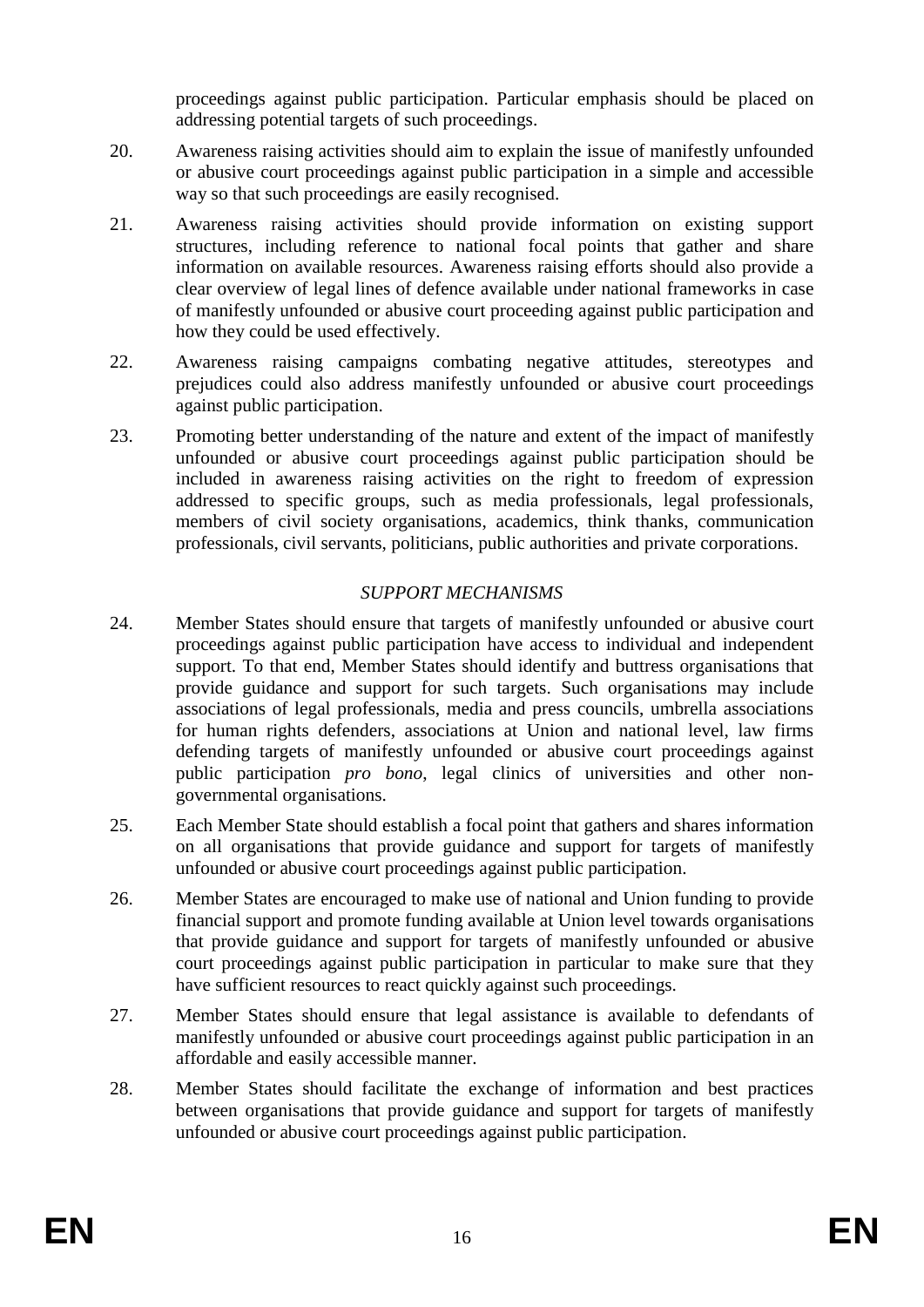## *DATA COLLECTION, REPORTING AND MONITORING*

- 29. Member States should, taking into account their institutional arrangements on judicial statistics, entrust one or more authorities to be responsible to collect and aggregate, in full respect of data protection requirements, data on manifestly unfounded or abusive court proceedings against public participation initiated in their jurisdiction. Member States should ensure that one authority is responsible to coordinate the information and report the aggregated data collected at national level to the Commission on a yearly basis starting by the end of 2023, in full respect of data protection requirements. The Commission will publish a yearly summary of the received contributions.
- 30. Where necessary, the EU expert group against SLAPP could support the development and best use of standards and templates on data collection.
- 31. Data referred to in point 29 should include:
	- (a) the number of manifestly unfounded or abusive court proceedings against public participation cases, initiated in the relevant year;
	- (b) the number of manifestly unfounded or abusive court proceedings against public participation cases dismissed early in the relevant year starting from 2022, both dismissed on merits and for procedural reasons;
	- (c) the number of court proceedings, classified by type of defendant (e.g. journalist, human rights defender, press outlet);
	- (d) the number of court proceedings, classified by type of plaintiff (e.g. politician, private person, company, whether the plaintiff is a foreign entity);
	- (e) figures about acts of public participation on the account of which court proceedings were launched;
	- (f) figures on the estimated amount of initial damages requested by plaintiffs;
	- (g) description of the different legal bases employed by plaintiffs and related figures;
	- (h) figures on the length of the proceedings, including all instances;
	- (i) figures on cross-border elements; and
	- (j) as available, other data including on judicial costs of proceedings and, as relevant and appropriate, relevant figures on historical backgrounds of cases.
- 32. The authority ensuring coordination, referred to in point 29, should publish the data, in accessible formats on its website, and as relevant via other appropriate tools, while taking the necessary arrangements to ensure the protection of the rights of those involved in manifestly unfounded or abusive court proceedings against public participation.

## *FINAL PROVISIONS*

33. Member States should make full use of the funding support available at Union level to implement the specific provisions of this Recommendation, and promote the funding opportunities available for public and private entities, including civil society organisations, in particular under the CERV Programme and the Justice Programme.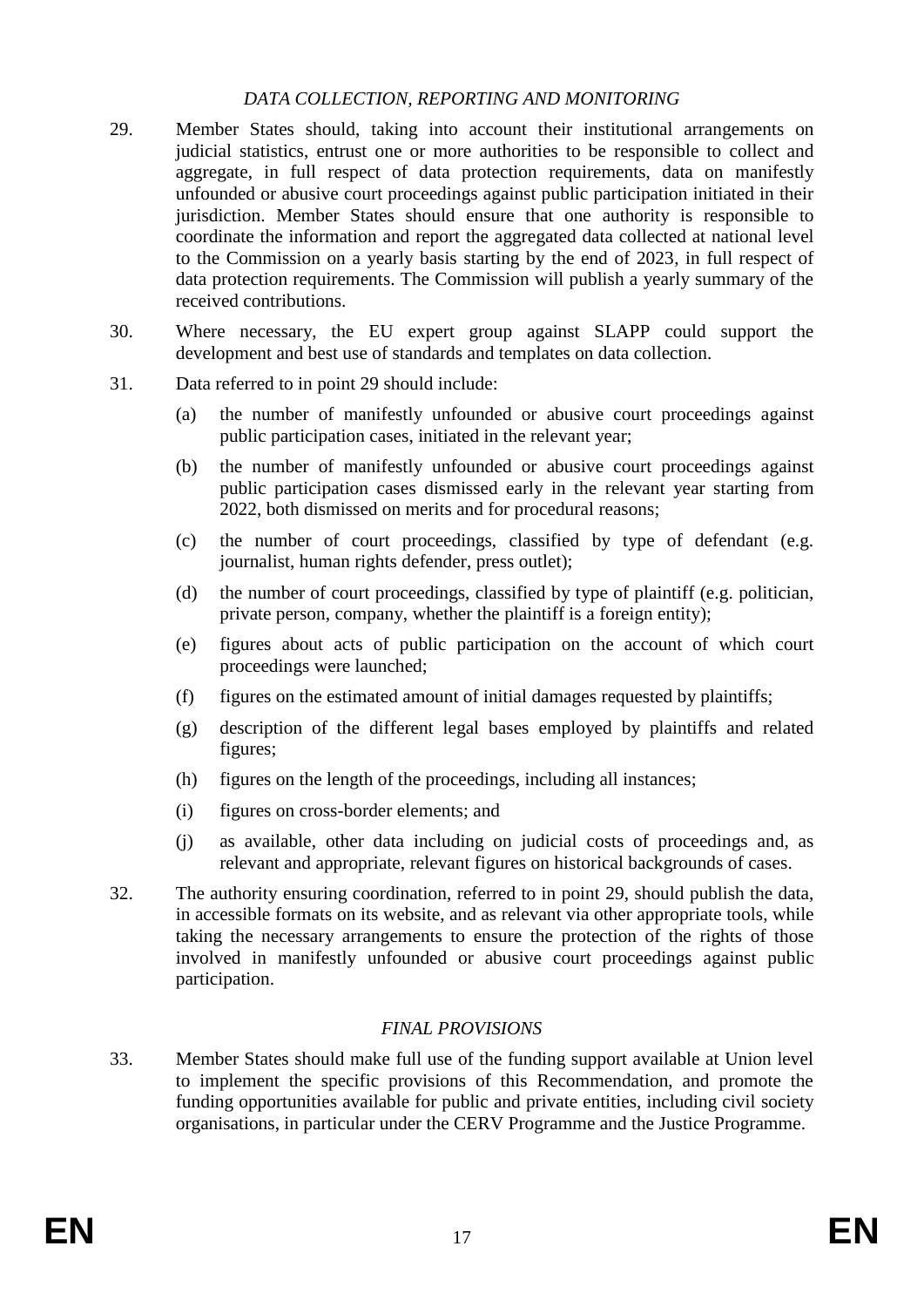- 34. Member States should transmit by the end of 2023 and subsequently on request, in compliance with data protection rules, a report to the Commission on the implementation of this Recommendation containing aggregated data consolidated at Member States' level. The Commission will hold, as necessary, discussions with Member States and stakeholders, in relevant forums, on the measures and actions taken to apply the Recommendation.
- 35. No later than 5 years after the date of adoption, the Commission will assess the impact of this Recommendation on the evolution of manifestly unfounded or abusive court proceedings against public participation in the European Union. On this basis, the Commission will determine whether additional steps are required to ensure the adequate protection of targets of such proceedings, taking into account the findings of the Commission's Rule of Law Reports and other relevant information, including external data.

Done at Brussels, 27.4.2022

*For the Commission Didier REYNDERS Member of the Commission*

> **CERTIFIED COPY** For the Secretary-General

**Martine DEPREZ Director Decision-making & Collegiality** EUROPEAN COMMISSION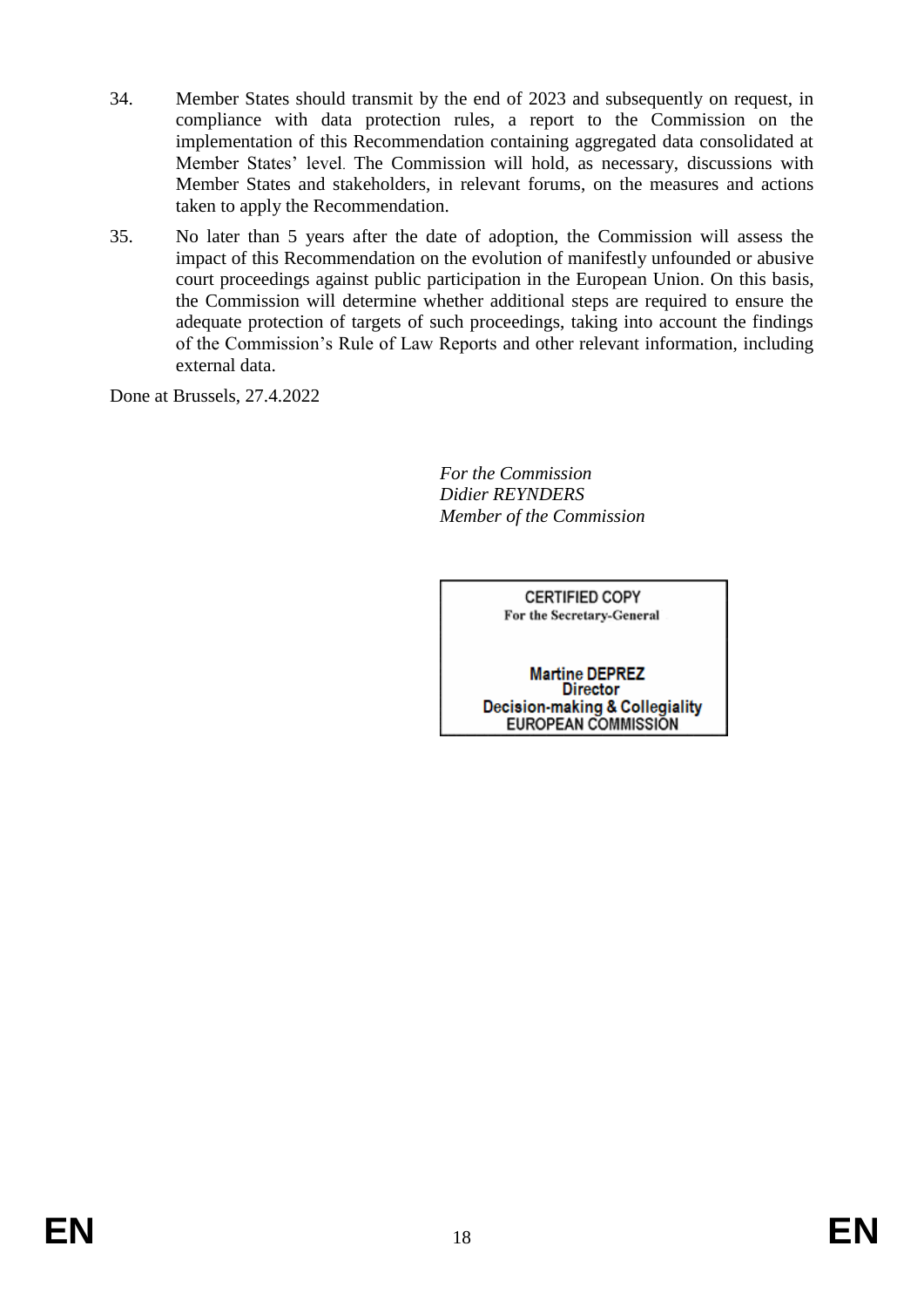

EUROPEAN **COMMISSION** 

> Brussels, 27.4.2022 C(2022) 2428 final

ANNEX

## **ANNEX**

**to the**

### **Commission Recommendation**

**on protecting journalists and human right defenders who engage in public participation from manifestly unfounded or abusive court proceedings ("Strategic lawsuits against public participation")**